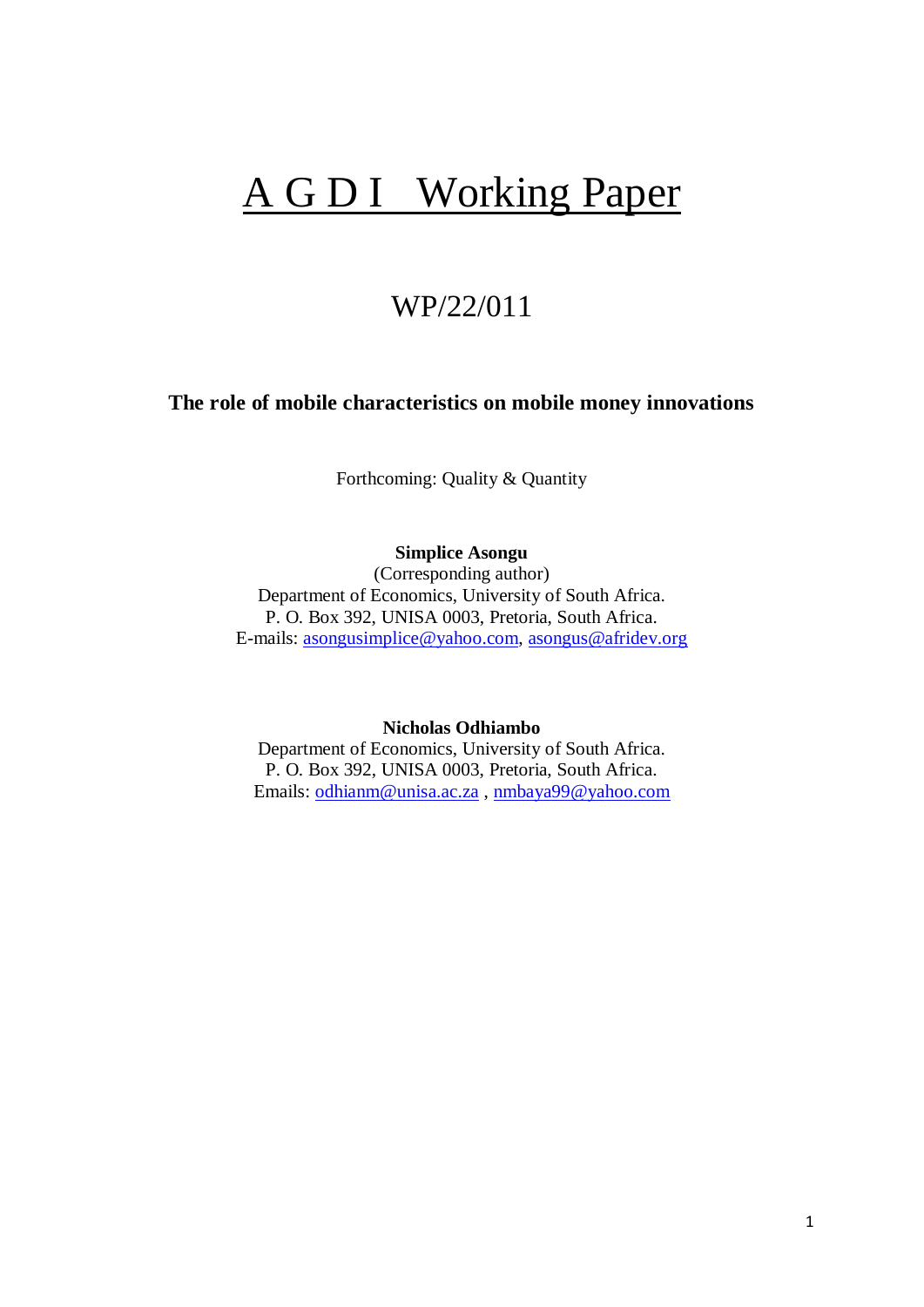Research Department

#### **The role of mobile characteristics on mobile money innovations**

**Simplice A. Asongu & Nicholas M. Odhiambo**

January 2022

#### **Abstract**

This study focuses on linkages between bank accounts and supply-side mobile money drivers for mobile money innovations. It seeks to understand how bank accounts can be complemented with mobile subscription and mobile connectivity dynamics (i.e**.,** mobile connectivity coverage and mobile connectivity performance) for mobile money innovations. The empirical evidence is based on quadratic Tobit regressions. First, there are positive net relationships from the roles of mobile subscriptions and mobile connectivity coverage in modulating bank accounts for mobile money innovations. Second, mobile connectivity performance does not significantly modulate bank accounts for mobile money innovations. Third, given the negative marginal relationships associated with the positive net relationships, thresholds for complementary policies in mobile money supply factors that are worthwhile for bank accounts to stimulate mobile money innovations are provided. The thresholds are: (i) mobile subscription rates of 87.50%, 80.50%, and 98.50% of the adult population for respectively, the mobile money accounts, the mobile used to send money, and the mobile used to receive money, and (ii) mobile connectivity coverages of 64.00%, 69.33%, and 78.00% for respectively, the mobile money accounts, the mobile used to send money, and the mobile used to receive money.

*Keywords*: Mobile money; technology diffusion; financial inclusion; inclusive innovation *JEL Classification*: D10; D14; D31; D60; O30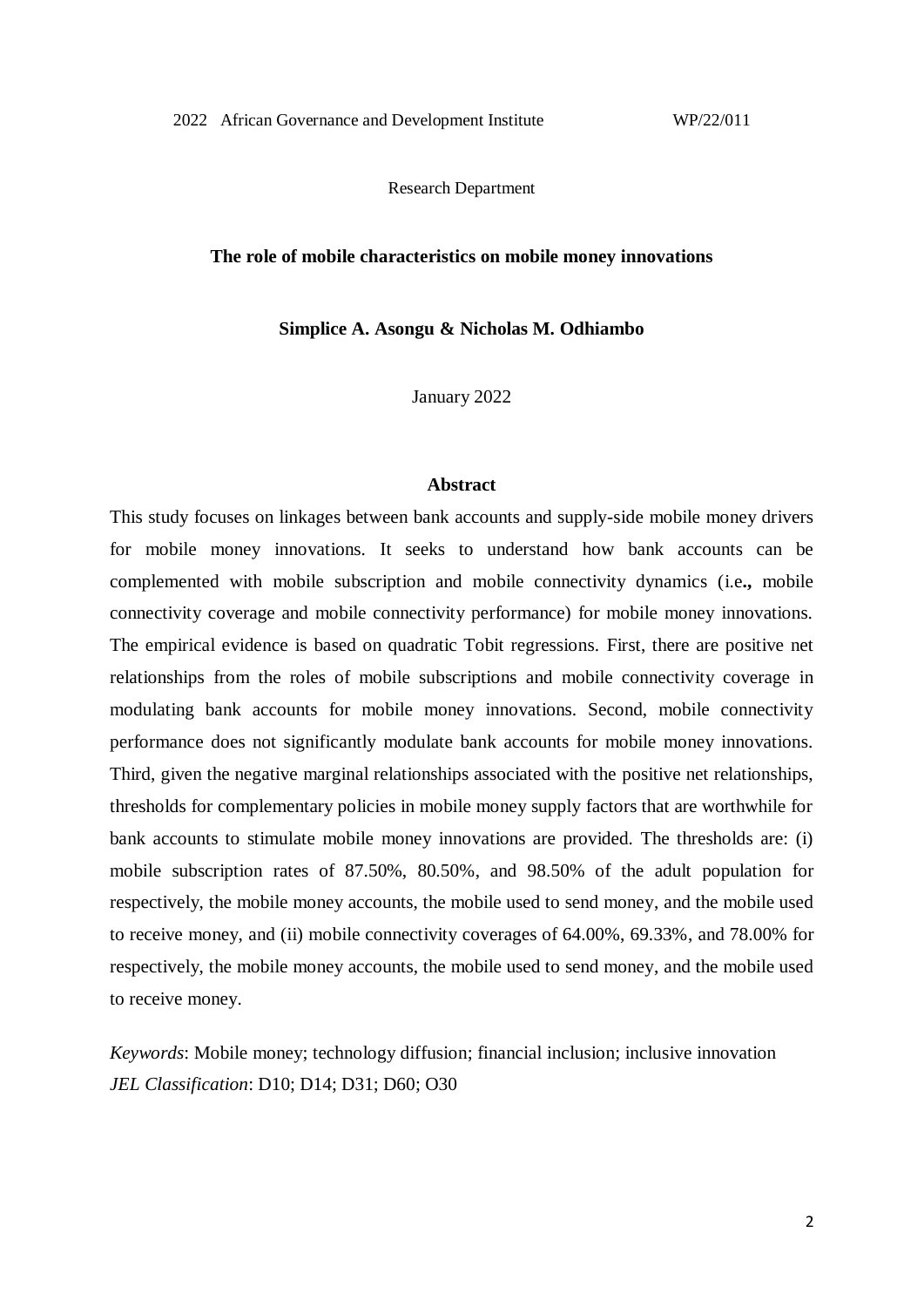#### **1. Introduction**

**.** 

There are three main elements that are central to the focus of the present study, notably: (i) the importance of bank accounts in financial inclusion in the global sustainable development agenda; (ii) the relevance of mobile banking associated with the attendant bank accounts and (iii) a gap in the literature in the light of the need to enhance the favorable externalities of bank accounts for financial inclusion. Such enhancement can be done by complementing bank accounts with mobile banking supply factors of mobile subscription and mobile connectivity dynamics of coverage and performance. Accordingly, the four central elements can be summarized into the following research question motivating this study: How can 'bank accounts' be complemented with mobile subscription and mobile connectivity dynamics (i.e. mobile connectivity coverage and mobile connectivity performance) for mobile money innovations (i.e. mobile money accounts, mobile used to send money and mobile used to receive money)?<sup>1</sup> The problem statement is also clearly articulated in the title of the study: The role of mobile characteristics on mobile money innovations. In order to put the above into more perspective, the three elements are critically engaged in the same chronological order in the following passages.

First, despite the substantially documented importance of bank accounts in promoting financial access and financial inclusion in developing countries (Gosavi, 2018; Tchamyou, Asongu, Odhiambo, 2019; Morsy, 2020; Asongu, Nnanna & Acha-Anyi, 2020a, 2020b), concerns about whether more bank account ownership in developing countries has been accompanied by financial inclusion, have not been given the deserved scholarly attention in the financial inclusion literature. Accordingly, Klapper, El-Zoghbi and Hess (2016) have been concerned that in spite of the promising and/or favorable progress in the ownership of bank accounts in developing countries, many of the attendant bank accounts are either still dormant in the formal financial institutions or are not being used as anticipated in, *inter alia*, person-toperson transfers, withdrawal of cash and depositing of cash. According to the narrative, the underlying issue has further raised concerns in policy circles as to whether financial inclusion externalities are being derived from the growing ownership of bank accounts in developing countries. The present study takes this concern on board by assessing how such bank accounts can be leveraged to promote financial inclusion by means of mobile money innovations when complemented with supply-side mobile money factors. Such a focus is also motivated by the documented importance of mobile banking in financial inclusion.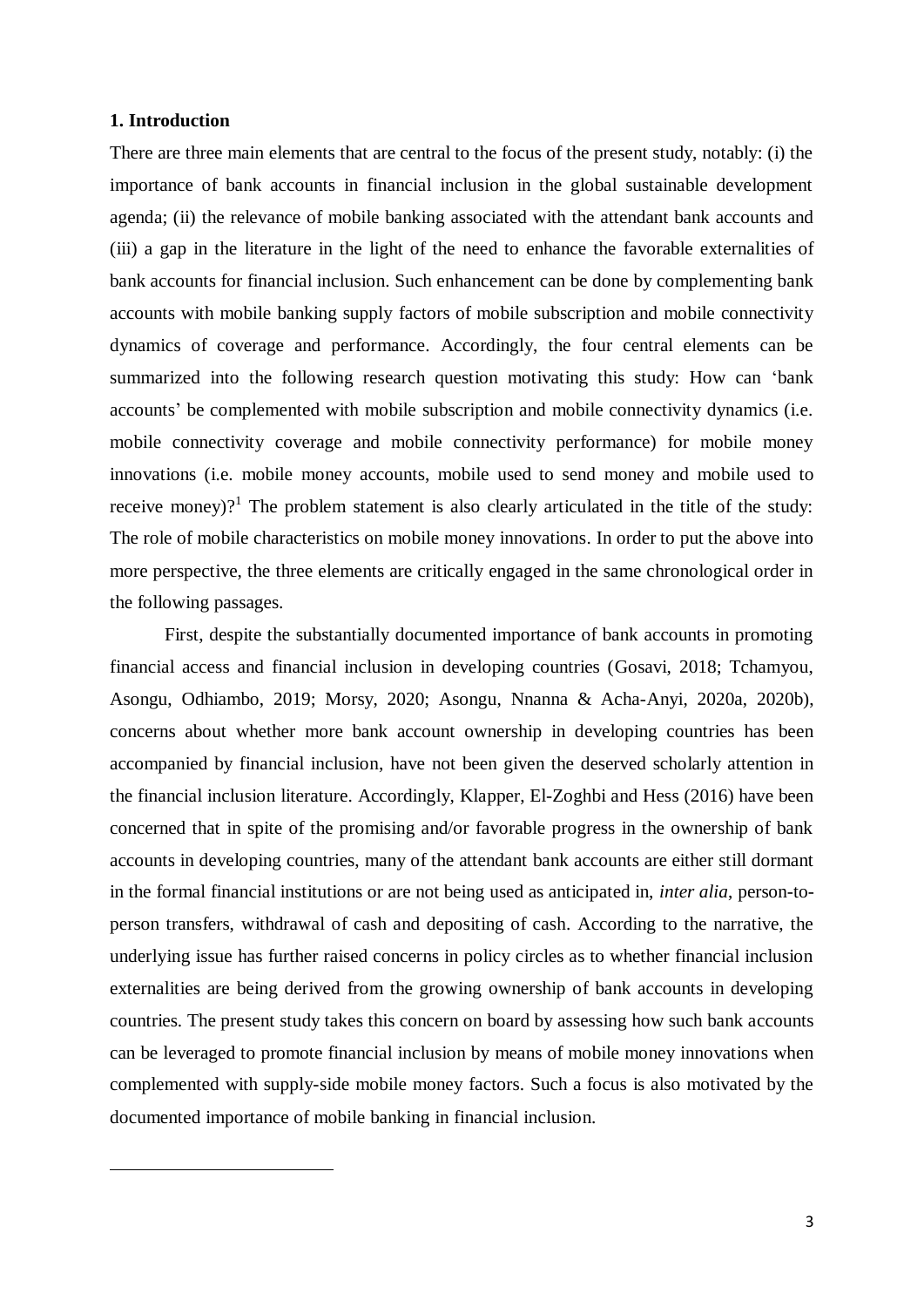Second, mobile banking is promoting financial inclusion in developing countries because it is enabling a previously unbanked fraction of the population to have access to transactions and financial services via mobile bank accounts (Tchamyou, Erregers & Cassimon, 2019; Lashitew, van Tulder & Liasse, 2019; Asongu, Biekpe & Cassimon, 2020, 2021). Moreover, externalities of financial inclusion and greater financial access can be enhanced when the mobile accounts are connected to a formal banking institution such that the user leverages both on the services provided by the formal banking institution, as well as mobile money innovation externalities associated with non-formal and informal mobile banking operators (Asongu, 2013; Ondiege, 2013). However, despite this documented importance of mobile banking in financial access, especially in the light of challenges to sustainable development goals (SDGs), the literature is sparse on how mobile money supply factors can complement the importance of bank accounts in financial inclusion.

Third, this study focuses on the framework that the favorable incidences of banking in financial inclusion can be enhanced when bank accounts are tailored for mobile banking externalities in terms of mobile money innovations. This can be done by complementing bank accounts with mobile banking supply factors of mobile subscription and mobile connectivity dynamics of coverage and performance. Hence, this study argues that in the light of the attendant literature (as discussed in the next paragraph), a bank account which is a demand factor for mobile money innovation should be complemented with supply factors for more understanding of the possible tendencies that might clarify the concern from Klapper et al. (2016) as to why formal bank accounts may not be associated with anticipated inclusive development externalities. We attempt to show that, *inter alia*, such a concern may arise from the fact that the attendant supply factors become necessary but not sufficient conditions for financial inclusion. Hence, at the corresponding critical masses, supply-side mobile money innovation factors should be complemented with other policies.

The closest studies in the literature to the present paper are Lashitew et al. (2019) and Asongu and Odhiambo (2021). Lashitew et al. (2019) has investigated determinants of mobile money innovations using demand, supply and macro-level factors. Asongu and Odhiambo (2021) have extended Lashitew et al. (2019) by assessing how enhancing supply factors of mobile technologies affect mobile money innovations for financial inclusion.This study argues that simply providing linkages between the attendant factors and mobile money inclusion outcomes is not enough for policy makers to leverage upon and drive financial inclusion unless actionable critical masses or thresholdsare provided to concerned policy makers on the subject. In other words, empirical frameworks based on linear additive models,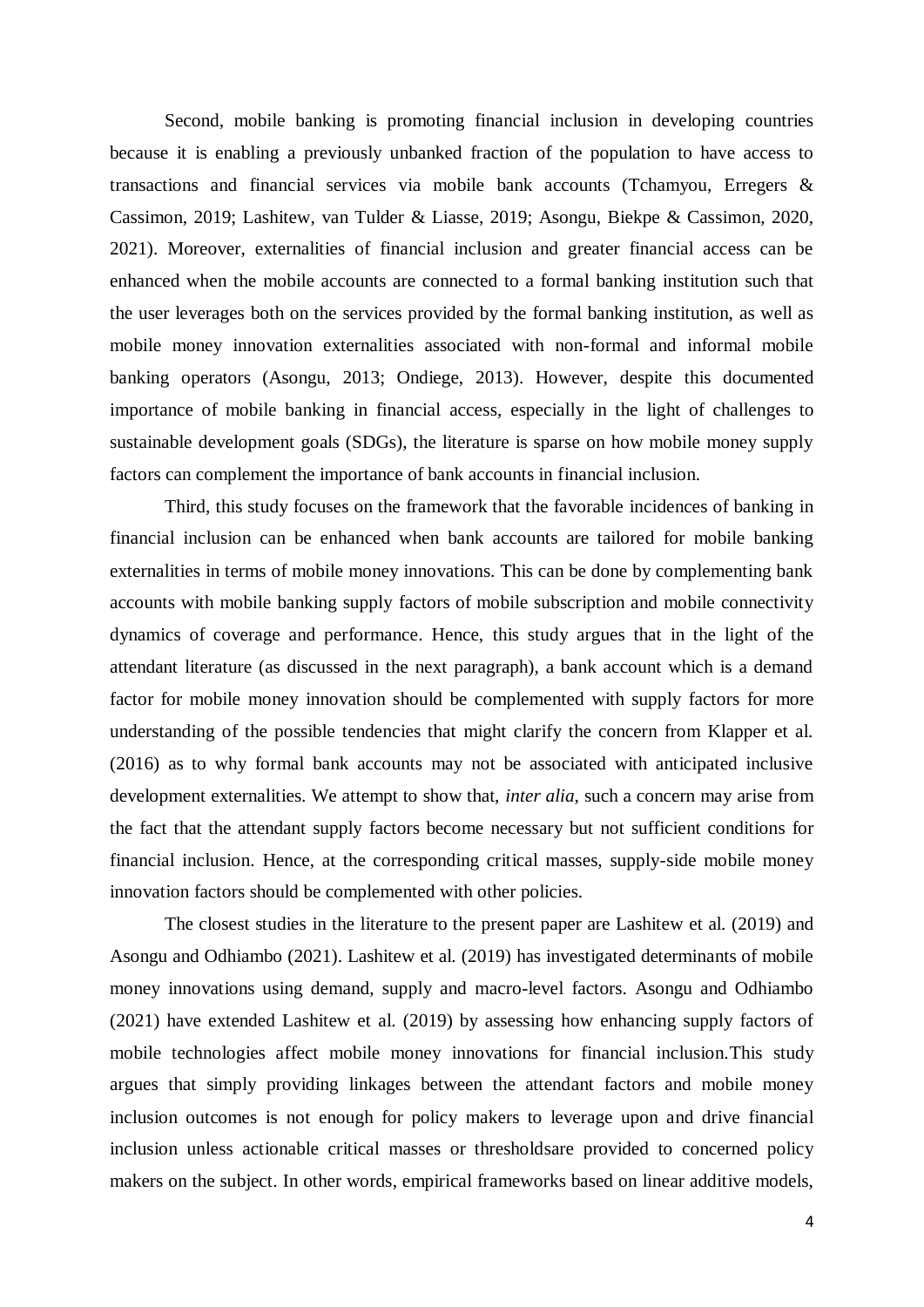as in Lashitew et al. (2019), provide the groundwork for understanding factors that drive mobile money innovations. However, understanding how these attendant factors interact with one another to affect financial inclusion has the potential to inform policy makers with policyrelevant thresholds that are important in promoting mobile money innovations. To this effect, the present study departs from Lashitew et al. (2019) by focusing on how one demand factor (i.e., bank accounts) can be complemented with supply factors (i.e., mobile phone subscriptions, mobile connectivity coverage and mobile connectivity performance) in order to influence mobile money innovations within the framework of interactive regressions. Moreover, contrary to Asongu and Odhiambo (2021), who enhance supply factors within the remit of quadratic regressions, this study complements supply factors with bank accounts within the framework of interactive regressions.

The positioning of the study also departs from contemporary technology in society literature, which has largely focused on, *inter alia*: comprehending the use of mobile banking in rural areas (Malaquias & Silva, 2020); barriers in the adoption of internet banking (Arif, Aslam & Hwang, 2020); how technology has affected the role of the citizen-customer (Lammi & Pantzar, 2020); poverty, inequality and sustainable development implications associated with nexuses among microfinance, information and communication technology, and financial inclusion (Mushtaq & Bruneau, 2020; Hoque, 2020) and drivers of information technology adoption (Karakara & Osabuohien, 2019; Alderete, 2020). While the first two studies on mobile and internet banking are closest to the present study in terms of conceptual focus on mobile banking, differences in scope and positioning are apparent in the light of the discussed objective of the present study above.

The rest of the study is organized as follows: Section 2 provides theoretical underpinnings underlying the association among bank accounts, mobile phones and mobile banking. The data and methodology are clarified in section 3. The empirical results and corresponding discussion are covered in Section 4, while section 5 concludes with implications and future research directions.

#### **2. Theoretical underpinnings**

The importance of this section in the problem statement being investigated is informed by the relevance of providing theoretical connections between bank accounts and supply-side mobile money drivers for mobile money innovations in financial inclusion. To clarify this theoretical context, two strands are discussed. The two strands articulate: (i) the linkage between bank accounts and innovations in mobile banking and (ii) the information asymmetry theory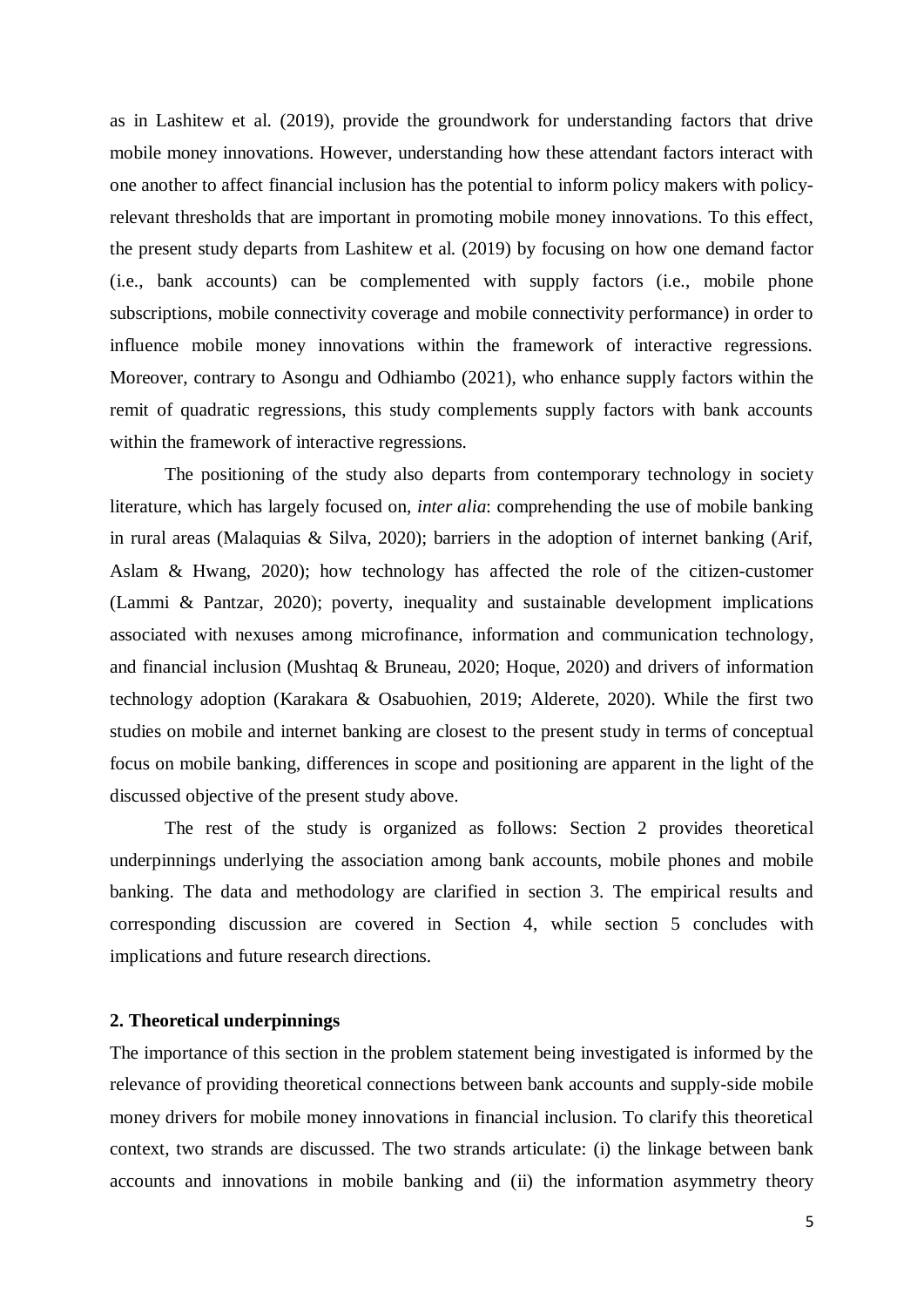(Asongu, 2020; Asongu & Odhiambo, 2022). The attendant strands are expanded in the same chronology as highlighted in the passages that follow.

First, the connections between bank accounts and mobile banking, as documented by Ondiege (2013) and Asongu (2013), are important for this study because they are essential in clarifying nexuses among mobile phones, bank accounts, mobile banking, mobile money supply factors (mobile subscription rate, mobile connectivity performance and mobile connectivity coverage) and mobile money innovations as conceived in this study (i.e.,mobile money accounts, mobile used to send money and mobile used to receive money). Accordingly, it is worth articulating that the concept of mobile banking as emphasised in the attendant theoretical underpinnings literature is consistent with mobile money innovations and financial inclusion externalities. Four perspectives from the corresponding literature underlying the nexuses between mobile phones, mobile banking, mobile money innovations and financial inclusion are worth engaging to clarify the theoretical context.

(i) The mobile phone represents a bank card that can be virtual. Institutions and clients leverage on it to reduce intermediary and transaction costs that are often characteristics of traditional or classical bank cards. In essence, mobile phones are inherently associated with a subscriber identity model (SIM). Such a SIM card also plays the role of a smart card that can enable the mobile phone to perform similar functions as a virtual bank card; (ii) Another characteristic of a mobile phone is the point of sale (POS) terminal; It enables the user to make transactions and communicate with banks since the latter are provided with complementary mechanisms for soliciting and authorising transactions. It follows that many functionalities of a traditional bank card can be handled by a mobile phone when it is acting like a POS terminal; (iii) Automated teller machine (ATM) features are also part and parcel of the mobile phone because the previously discussed POS characteristics are consistent with a mobile phone that is also being used for banking purposes; (iv) The mobile banking externalities are enhanced when the mobile phone is connected to the internet because many functions underlying mobile banking are enhanced. Some of these functions include the reception and sending of money, as well as the payment and receipt of bills.

Second, mobile phones enhance the collection of information on borrowers' credit histories and characteristics and hence, can contribute towards the mitigation of information asymmetry that is associated with mobile banking (Asongu & Biekpe, 2018). As documented by Pradeep (2011), the asymmetric information theory is essential in clarifying whether more of the poor fractions in society, especially those previously unbanked, can benefit from financial inclusion with the possession of a bank account. The concern of information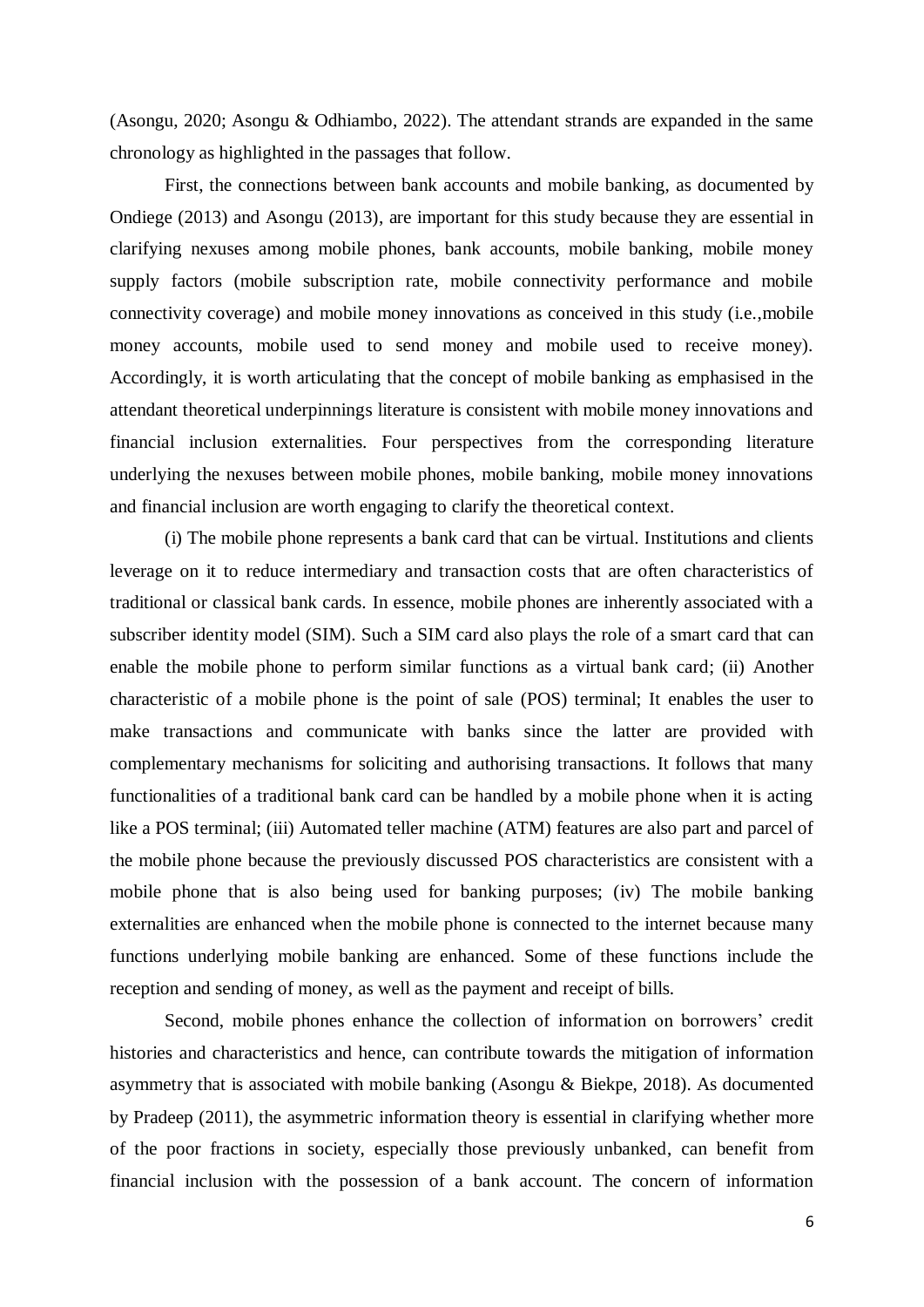asymmetry is both from the lender or banking institution before the lending process (i.e., exante of lending) and from the borrower (i.e., ex-post of lending) (Tchamyou & Asongu, 2017; Tchamyou, 2019). In order to connect the theory of information asymmetry to this framework, the concern of information asymmetry can affect how mobile bank clients benefit from access to finance and, by extension, financial inclusion. It is important to note that the problem statement is tailored such that bank accounts are complemented with supply-side mobile money factors, which implies that a traditional bank account within a formal financial institution is the channel of financial inclusion that is complemented with mobile subscription and connectivity dynamics. Moreover, a starting point for granting credit by a bank is a bank account which is the main channel for financial inclusion in this study. Hence, information asymmetry between the bank and clients can determine how the bank account is used by the client for financial access. This linkage is consistent with the concern of Klapper et al. (2016) on the fact that bank accounts are not being used as expected (see discussion in the introduction). It is fundamentally for the purpose of reducing information asymmetry in the banking industry that over the past decades, developing countries have been instituting information sharing offices such as public credit registries and private credit bureaus, which are meant to reduce information asymmetry that characterizes the lending process and limit financial access (Asongu, Nwachukwu & Tchamyou, 2016; Kusi, Agbloyor, Ansah-Adu & Gyeke-Dako, 2017; Boateng, Asongu, Akamavi & Tchamyou, 2018; Kusi & Opoku‐Mensah, 2018; Asongu & Odhiambo, 2018a).

Theoretical underpinnings from the financial development literature are used to complement the socio-technical theory (SST) above. Accordingly, the SST is also relevant because the study deals with technical and human interactions (Durkin, Mulholland  $\&$ McCartan, 2015). In essence, according to Cherns (1987), the socio-technical perspective articulates joint optimization of social and technical sub-systems rather than the optimation of one subsystem (i.e., the technical sub-system) and adaptation of another sub-system (i.e.,the social sub-system). This perspective is supported by Montano and Dillon (2005), who posit that the socio-technical view acknowledges that in organizations, the relationship between technical and social sub-systems is changed by technology. The STT is consistent with this study because the study is concerned with assessing mobile money characteristics that are shaped by human interactions. Accordingly, the technical sub-system is associated with the social sub-system because linkages between bank account and mobile money characteristics that are consistent with social interacts are assessed in order to understand how bank accounts can be complemented with mobile subscription and mobile connectivity dynamics (i.e.,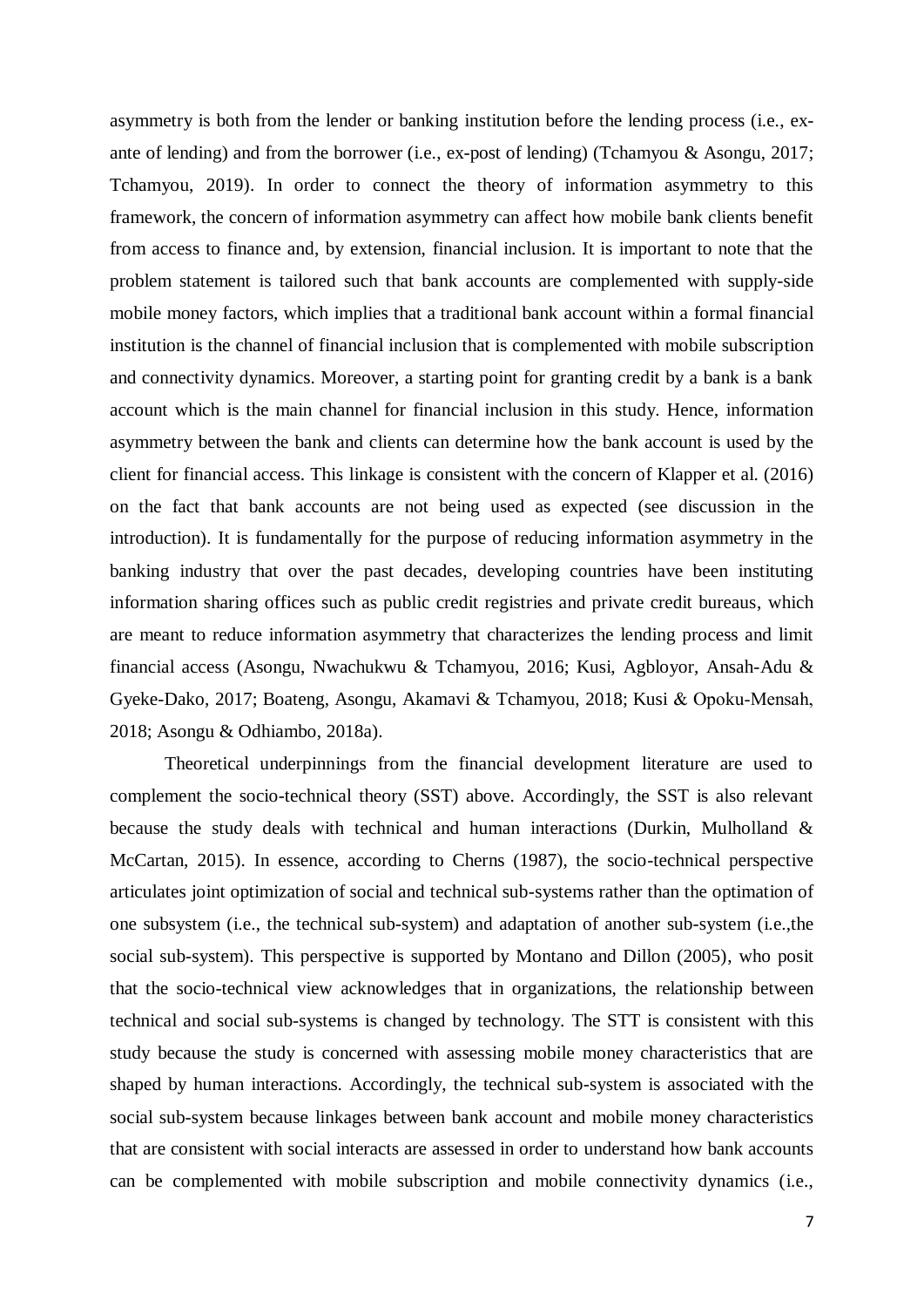mobile connectivity coverage and mobile connectivity performance) for mobile money innovations.

#### **3. Data and methodology**

#### **3.1 Data**

In accordance with the motivation of this study covered in the introduction, the dataset used is the same as in Lashitew et al. (2019) and Asongu, Agyemang-Mintah and Nting (2021). The data which consist of 2010 to 2014 averages and entail countries for which data are available at the time of study are obtained from a plethora of sources, namely: (i) World Governance Indicators (WGI) and World Development Indicators (WDI) of the World Bank; (ii) the Financial Inclusion Indices (Findex) database; (iii) the Global Financial Structure Database (GFSD); (iv) Waverman and Koutroumpis (2011) and (v) the Global System for Mobile Communications Association (GSMA). The focus of the study is on all developing countries for which data are available at the time of the study.

The dependent variables, which are mobile money innovation proxies, are three in number, namely: mobile money accounts, the mobile used to send money and the mobile used to receive money. The outcome variables are from the Findex database. Contrary to Lashitew et al. (2019) and consistent with the motivation of this study, the bank account (which is a demand factor and the main channel) is complemented with some supply factors. Hence, departing from the underlying study, the present research is tailored such that: (i) the focus is on the complementarity between bank accounts and supply-side mobile money drivers and (ii) macro-level and continental factors are used as control variables given that demand- and supply-side factors are already taken on board as independent variables of interest.

It is also important to note that while all the variables are discussed to provide insights into how thepresent study departs from Lashitew et al. (2019), not all variables are engaged in the empirical analysis, partly because of specificities of the problem statement and partly because of concerns of multicollinearity which are not addressed by Lashitew et al. (2019) but taken on board in attendant replication studies (Asongu et al., 2020, 2021). In what follows, the three main types of independent variables are discussed.

First, the selected supply-side mobile money determinants consist of: (i) mobile connectivity dynamics (i.e. mobile connectivity performance and mobile connectivity coverage) obtained from the GSMA; (ii) telecommunications sector regulation from Waverman and Koutroumpis (2011); (iii) mobile penetration rate from the WDI and (iv) "gross and unique subscription" rates from the GSMA. Second, the documented demand-side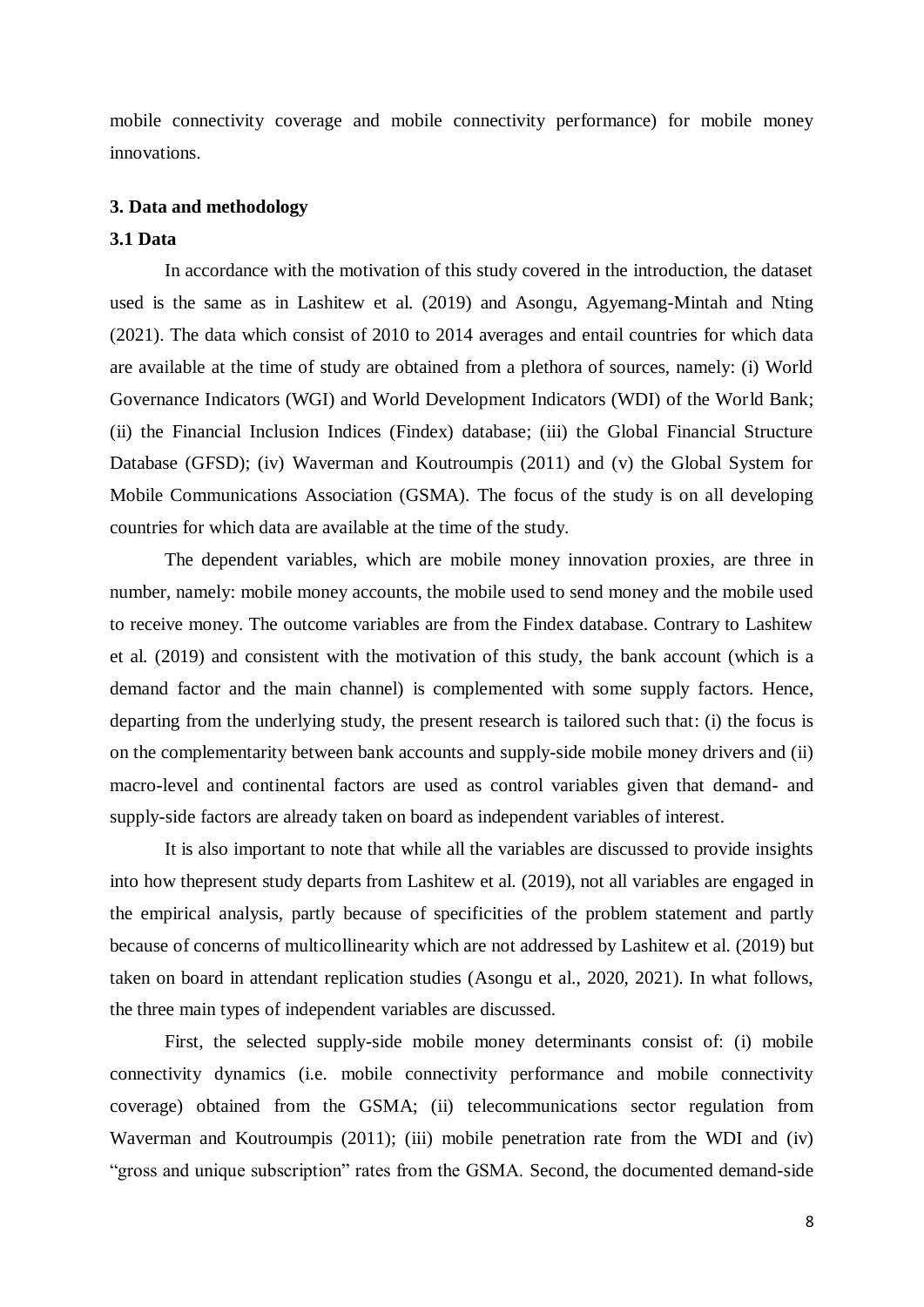factors in Lashitew et al. (2019) from the GFSD include: bank sector concentration; the number of ATMs and "percentage of adults with a bank account in a formal banking institution". Third, the corresponding macro-level variables are from WGI (i.e., the rule of law) and WDI (i.e., GDP per capita, GDP growth and urbanization rate) of the World Bank. The choice of the control variables is also informed by the corresponding literature on financial inclusion (Mas & Morawczynski, 2009; Muwanguzi & Musambira, 2009; Waverman & Koutroumpis, 2011; Demirgüç-Kunt & Klapper, 2013; Van der Boor, Oliveira & Veloso, 2014; Gruber & Koutroumpis, 2013; Demirgüç-Kunt, Klapper & Van Oudheusden, 2015; Asongu & Odhiambo, 2018b; World Bank, 2016; Murendo, Wollni, De Brauw &Mugabi, 2018; Asongu & Asongu, 2018; GSMA, 2018). All adopted elements in the conditioning information set are expected to positively influence mobile money innovations. However, if the variables reflect both positive and negative signals, the negative skewness of the variables cantranslate into unexpected signs. For instance, the regulation quality, which has both positive and negative values, is negatively skewed because the mean value is negative on the one hand, and on the other, the maximum negative value is higher than the maximum positive value.

Complementary information on the data is provided in the appendices. The definitions of variables and corresponding sources are disclosed in Appendix 1, whereas the summary statistics are provided in Table 1. The correlation matrix inTable 2 enables the study to avoid concerns of multicollinearity which are highlighted in bold. The threshold of 0.600, which is the criterion for the avoidance of combinations of variables in the same specification, is further clarified in the last paragraph of the following section.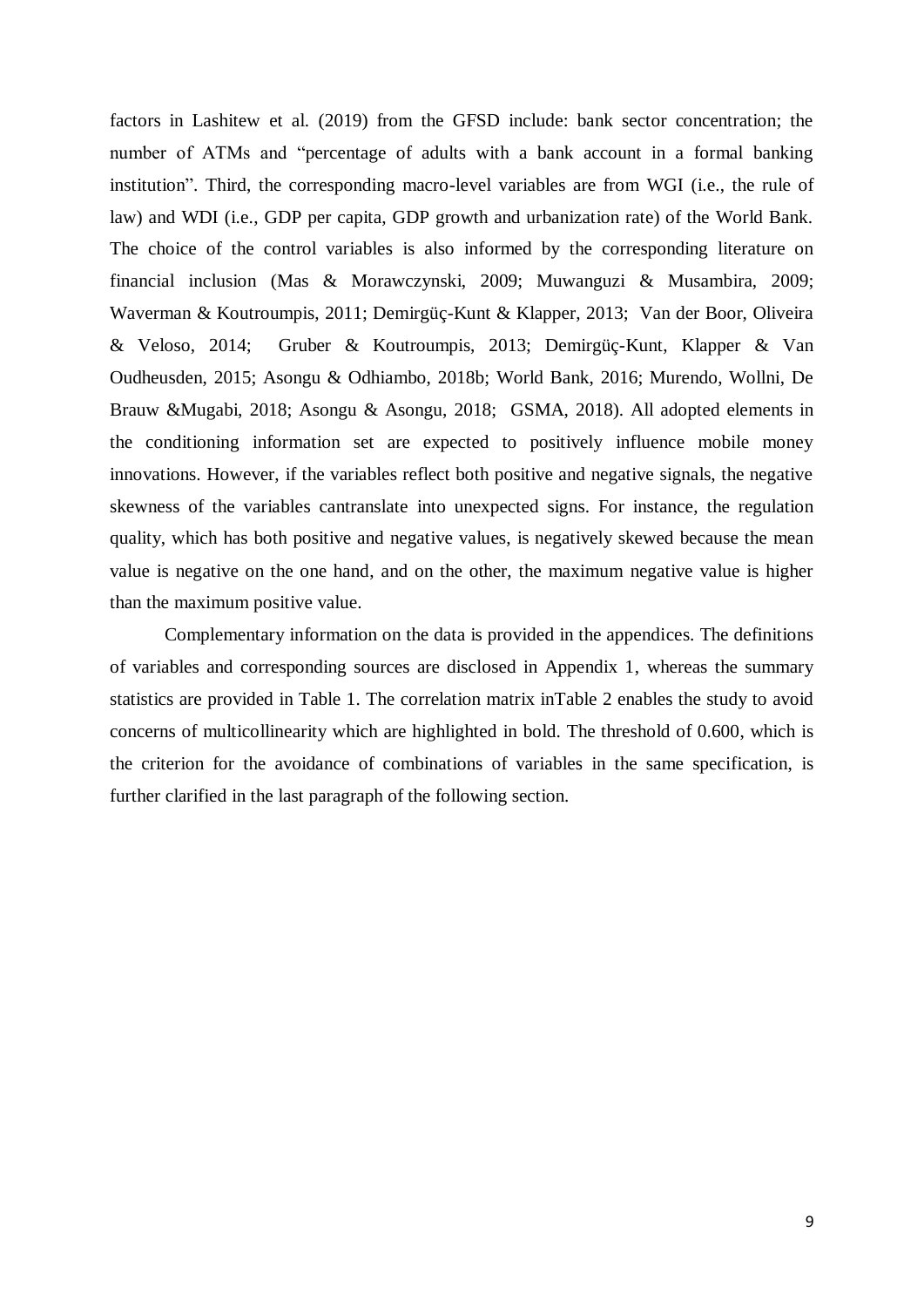## **Table 1: Summary Statistics**

| <b>Variables</b>                       | <b>Mean</b> | S.D    | Min     | <b>Max</b> | Obs |
|----------------------------------------|-------------|--------|---------|------------|-----|
| <b>Dependent variables</b>             |             |        |         |            |     |
| Mobile accounts (%)                    | 3.30        | 7.90   | 0.00    | 58.39      | 145 |
| Sending money (%)                      | 3.10        | 7.58   | 0.00    | 60.48      | 146 |
| Receiving money (%)                    | 4.47        | 9.58   | 0.00    | 66.65      | 146 |
| <b>Demand factors</b>                  |             |        |         |            |     |
| Account at formal fin. Institution (%) | 45.72       | 31.73  | 0.40    | 99.74      | 147 |
| ATM penetration                        | 43.28       | 45.03  | 0.33    | 279.71     | 148 |
| Banking sector concentration           | 71.94       | 20.70  | 9.49    | 100.00     | 143 |
| <b>Supply factors</b>                  |             |        |         |            |     |
| Unique mobile subscription rate        | 61.73       | 23.29  | 4.23    | 133.64     | 199 |
| Mobile connectivity (performance)      | 11.92       | 14.69  | 0.04    | 67.19      | 147 |
| Mobile connectivity (coverage)         | 62.18       | 27.29  | 8.88    | 99.60      | 147 |
| Telecom regulation                     | 0.41        | 0.17   | 0.00    | 0.74       | 128 |
| <b>Macro-level factors</b>             |             |        |         |            |     |
| GDP per capita (PPP)                   | 17,874      | 19,677 | 648     | 132,468    | 152 |
| GDP growth                             | 3.90        | 2.82   | $-4.92$ | 11.10      | 153 |
| Rule of Law                            | $-0.09$     | 1.01   | $-2.42$ | 1.98       | 157 |
| Urbanization $(\%)$                    | 58.22       | 22.85  | 8.81    | 100        | 155 |

Notes:- The average values for the dependent variables are calculated across all countries, including those in which mobile money services are not available.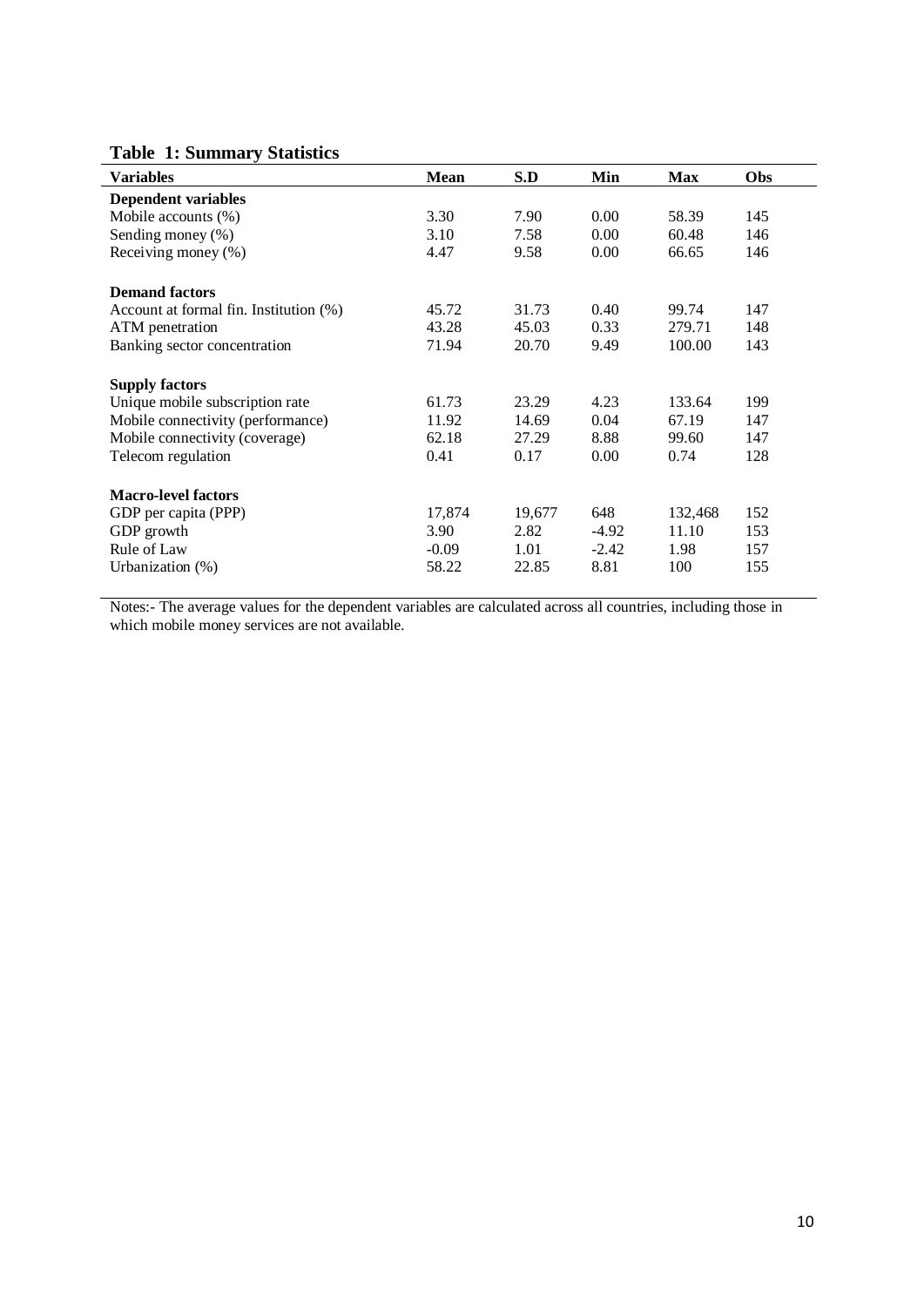#### **Table 2: Correlation matrix**

|             |          | <b>Mobile inclusion variables</b> |          |           | <b>Demand Factors</b> |          |             |          | <b>Supply Factors</b> |            |          |          | <b>Macro-level Factors</b> |          |          |          | <b>Region dummies</b> |             |
|-------------|----------|-----------------------------------|----------|-----------|-----------------------|----------|-------------|----------|-----------------------|------------|----------|----------|----------------------------|----------|----------|----------|-----------------------|-------------|
|             | MMA      | SendM                             | Receiv.M | BankAc    | ATM Pen               | BankSC   | <b>UMSr</b> | MCP      | MCC                   | <b>TSR</b> | GDPpc    | GDPg     | RL                         | Urban    | Africa   | Asia     | Americas              | Middle East |
| MMA         | 1.000    |                                   |          |           |                       |          |             |          |                       |            |          |          |                            |          |          |          |                       |             |
| Send M      | 0.640    | 1.000                             |          |           |                       |          |             |          |                       |            |          |          |                            |          |          |          |                       |             |
| Receiv.M    | 0.597    | 0.980                             | 1.000    |           |                       |          |             |          |                       |            |          |          |                            |          |          |          |                       |             |
| Bank Ac     | $-0.292$ | $-0.227$                          | $-0.266$ | 1.000     |                       |          |             |          |                       |            |          |          |                            |          |          |          |                       |             |
| ATM Pen     | $-0.319$ | $-0.248$                          | $-0.279$ | 0.708     | 1.000                 |          |             |          |                       |            |          |          |                            |          |          |          |                       |             |
| BankSC      | $-0.079$ | $-0.028$                          | $-0.026$ | 0.051     | $-0.171$              | 1.000    |             |          |                       |            |          |          |                            |          |          |          |                       |             |
| <b>UMSr</b> | $-0.237$ | $-0.116$                          | $-0.142$ | 0.411     | 0.305                 | $-0.045$ | 1.000       |          |                       |            |          |          |                            |          |          |          |                       |             |
| MCP         | $-0.320$ | $-0.272$                          | $-0.300$ | 0.821     | 0.779                 | $-0.053$ | 0.270       | 1.000    |                       |            |          |          |                            |          |          |          |                       |             |
| MCC         | $-0.385$ | $-0.300$                          | $-0.323$ | 0.815     | 0.701                 | $-0.091$ | 0.525       | 0.780    | 1.000                 |            |          |          |                            |          |          |          |                       |             |
| TSR         | $-0.088$ | $-0.070$                          | $-0.067$ | 0.549     | 0.363                 | $-0.008$ | 0.237       | 0.466    | 0.473                 | 1.000      |          |          |                            |          |          |          |                       |             |
| GDPpc       | $-0.420$ | $-0.209$                          | $-0.228$ | 0.825     | 0.690                 | $-0.078$ | 0.644       | 0.729    | 0.872                 | 0.535      | 1.000    |          |                            |          |          |          |                       |             |
| GDPg        | 0.376    | 0.189                             | 0.176    | $-0.532$  | $-0.481$              | $-0.058$ | $-0.300$    | $-0.477$ | $-0.527$              | $-0.433$   | $-0.553$ | 1.000    |                            |          |          |          |                       |             |
| RL          | $-0.271$ | $-0.273$                          | $-0.308$ | 0.850     | 0.623                 | 0.040    | 0.374       | 0.838    | 0.772                 | 0.605      | 0.772    | $-0.457$ | 1.000                      |          |          |          |                       |             |
| Urban       | $-0.396$ | $-0.212$                          | $-0.220$ | 0.566     | 0.567                 | $-0.051$ | 0.364       | 0.598    | 0.731                 | 0.349      | 0.788    | $-0.381$ | 0.583                      | 1.000    |          |          |                       |             |
| Africa      | 0.533    | 0.415                             | 0.444    | $-0.558$  | $-0.519$              | 0.123    | $-0.462$    | $-0.487$ | $-0.681$              | $-0.288$   | $-0.683$ | 0.407    | $-0.418$                   | $-0.560$ | 1.000    |          |                       |             |
| Asia        | $-0.101$ | $-0.076$                          | $-0.088$ | 0.087     | 0.077                 | $-0.009$ | $-0.013$    | 0.153    | $-0.006$              | $-0.129$   | 0.007    | 0.244    | 0.014                      | $-0.075$ | $-0.199$ | 1.000    |                       |             |
| Americas    | $-0.098$ | $-0.116$                          | $-0.095$ | $-0.176$  | $-0.016$              | $-0.004$ | 0.092       | $-0.198$ | $-0.029$              | 0.001      | 0.045    | 0.025    | $-0.221$                   | 0.158    | $-0.268$ | $-0.278$ | 1.000                 |             |
| Middle East | $-0.086$ | $-0.072$                          | $-0.082$ | $-0.0001$ | 0.047                 | 0.019    | $-0.010$    | 0.035    | 0.124                 | $-0.131$   | 0.140    | 0.040    | 0.017                      | 0.237    | $-0.101$ | $-0.105$ | $-0.141$              | 1.000       |

MMA: Mobile Money Accounts. Send M: Sending Money. Receiv M: Receiving Money. Bank Ac: Bank Accounts. ATM Pen: ATM Penetration. BankSC: Bank Sector Concentration. UMSr: Unique Mobile Subscription rate. MCP: Mobile Connectivity Performance. MCC: Mobile Connectivity Coverage. TSR: Telecom Sector Regulation. GDPpc: Gross Domestic Product per capita in PPP (in logs). GDPg: GDP growth. RL: Rule of Law. Urban: Urbanization.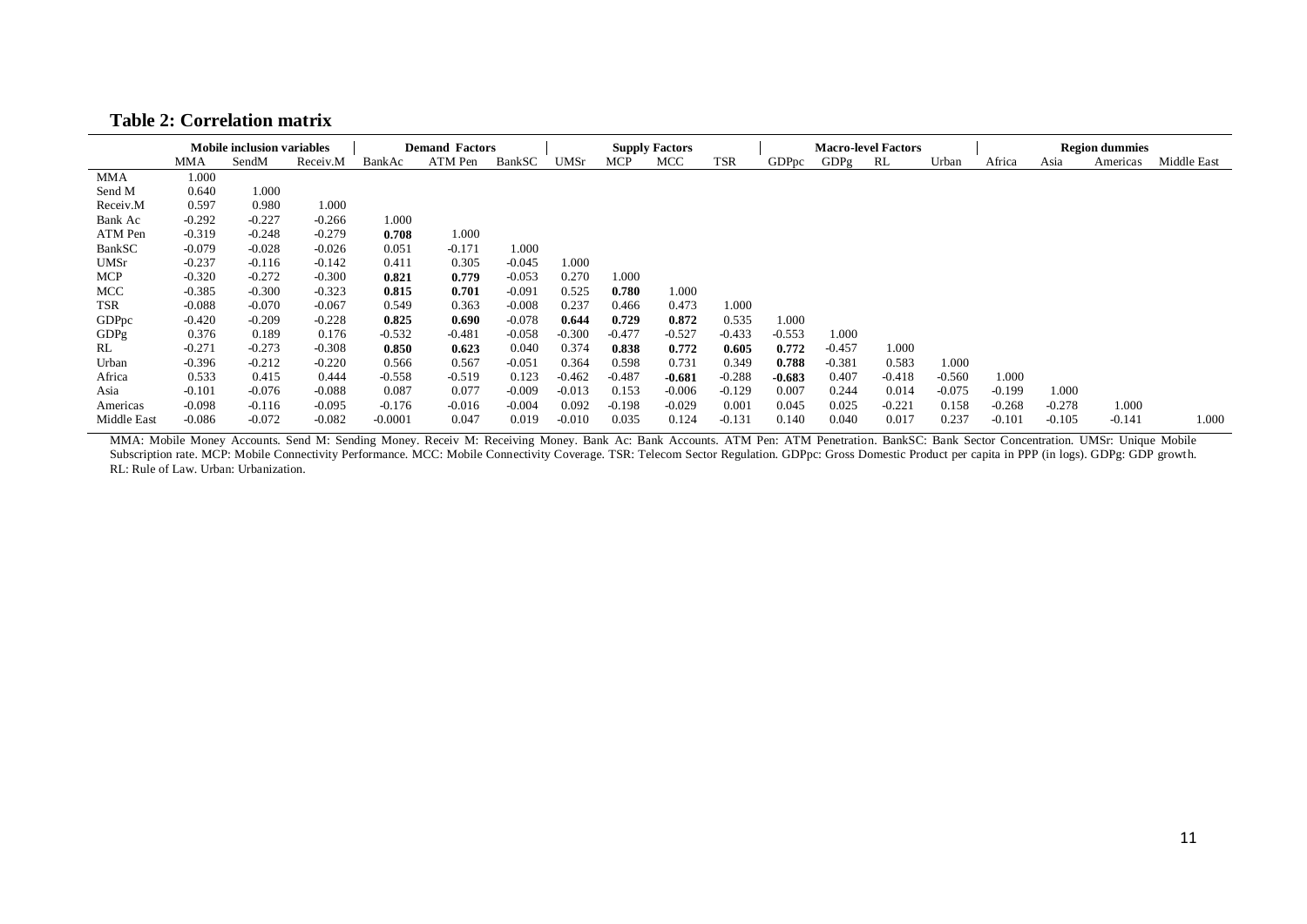#### **3.2 Methodology**

Following the closest study to this inquiry, the Tobit regressions technique is adopted as the empirical approach (Lashitew et al., 2019; Asongu & Odhiambo, 2022). The contemporary literature, which is based on the same outcome variables, is consistent with less noncontemporary literature on the essence of adopting the Tobit regressions estimation approach when the outcome variables are situated within specified limits (Kumbhakar & Lovell, 2000; Koetter & Vins, 2008; Coccorese & Pellecchia, 2010; Ariss, 2010; Asongu & Nwachukwu, 2016; Ajide, Raheem & Asongu, 2019). In other words, both contemporary and noncontemporary literature are consistent on the view that when minimum and maximum values of the dependent variable are clearly defined and distinguished, a Tobit regression approach can be feasibly adopted.

The underpinnings for the adoption of the Tobit regression model are consistent with the data behavior of outcomes variables in this study because these outcomes variables are theoretically and practically between 0.00% and 100%. In other words, adoption rates range from 0% to 100%. As apparent in Appendix 2, the adoption ratesranges of mobile money accounts, the mobile used to send money and the mobile used to receive money are respectively, 0.00% to 58.39%, 0.00% to 60.48% and 0.00% to 66.65%. This implies that all the outcome variables are censored on both sides of the distribution and hence an Ordinary Least Squares (OLS) estimation strategy is not appropriate for assessing the nexuses being examined in this study because the OLS technique is not designed to incorporate broad differences in the conditional probabilities of restricted observations which are very apparent when 0% and 100% adoption rates are characteristics of the outcome variables (Amemiya, 1984). Hence, a double censored Tobit regression model is adopted for this study because it censors both sides of the conditional distribution of the mobile money innovation variables.

From mainstream research on Tobit regression (Tobin, 1958; Carson & Sun, 2007), Equations (1) and (2) below reflect the main Tobit estimation process.

$$
y_{i,t}^* = \alpha_0 + \beta X_{i,t} + \varepsilon_{i,t},
$$
\n(1)

where  $y_{i,t}^*$  is a latent response variable,  $X_{i,t}$  is an observed  $1 \times k$  vector of explanatory variables and  $\varepsilon_{i,t} \approx$  i.i.d. N(0,  $\sigma^2$ ) and is independent of  $X_{i,t}$ . As opposed to observing  $y_{i,t}^*$ , we observe  $y_{i,t}$ :

$$
y_{i,t} = \begin{cases} y_{i,t}^* & \text{if } y_{i,t}^* > \gamma \\ 0, & \text{if } y_{i,t}^* \le \gamma, \end{cases}
$$
 (2)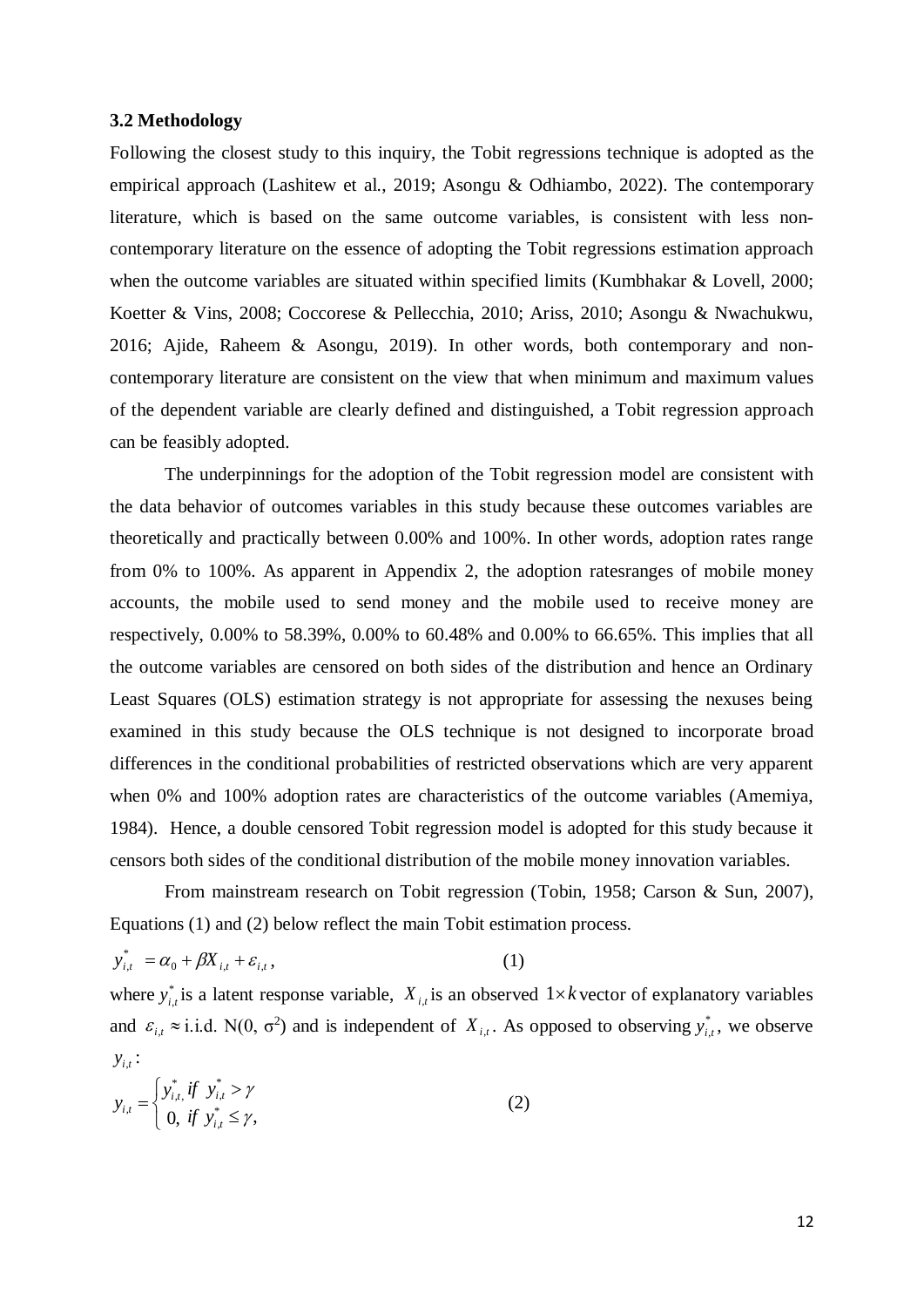where  $\gamma$  is a non-stochastic constant. It follows that, the value of  $y_{i}^{*}$  is missing when it is less than or equal to  $\gamma$ .  $y_{i,t}^*$ 

The assumptions underpinning the Tobit model are as follows: (i) residuals are normally distributed and (ii) the latent outcome variables which are related to an unbounded and a linear function of the explanatory variables (Amemiya, 1984). Furthermore, there are two principal marginal corresponding relationships connecting the main predictors (i.e., bank accounts, mobile connectivity performance, mobile connectivity coverage and mobile money accounts). The first underlines the marginal relationships of the main predictors of the unobserved latent rate of mobile money adoption, while the second corresponds to the censored, observed rate of mobile money adoption. Consistent with Lashitew et al. (2019) and Asongu et al. (2020a, 2020b), only marginal relationships linked to the observed and censored adoption rates of mobile money innovations are disclosed because, in line with the corresponding literature, such disclosure provides a more apparent analytical interpretation.

In accordance with the discussion in the introduction, not all variables from Lashitew et al. (2019) provided in the appendices are used for the empirical analysis because of the focus of the study and because the specifications are tailored to account for multicollinearity. In Appendix 3, a multicollinearity threshold of 0.600 is adopted because it is the average of two strands in the literature, namely: (i) 0.500 from Obrien (2007) and Wichers (1975) and (ii) 0.700 from Kennedy (2008).

#### **4. Empirical results**

#### **4.1 Presentation of results**

The empirical findings are disclosed in this section in Table 3 which is divided into three main components, each entailing three specifications pertaining respectively to mobile money accounts, the mobile phone used to send money and the mobile phone used to receive money. It follows that the first component is consistent with specificationson interactions between bank accounts with mobile money accounts; the second component shows interactions between bank accounts and mobile money connectivity performance, while the third is focused on nexuses between bank accounts and mobile money connectivity coverage.

In order to assess the overall incidence of mobile money supply factors on bank accounts for mobile money innovations, net relationships are computed. These net relationships embody the unconditional relationship of bank accounts and the conditional relationships pertaining to the interaction between bank accounts and supply-side mobile money factors. To put this computation into more perspective, it is relevant to illustrate with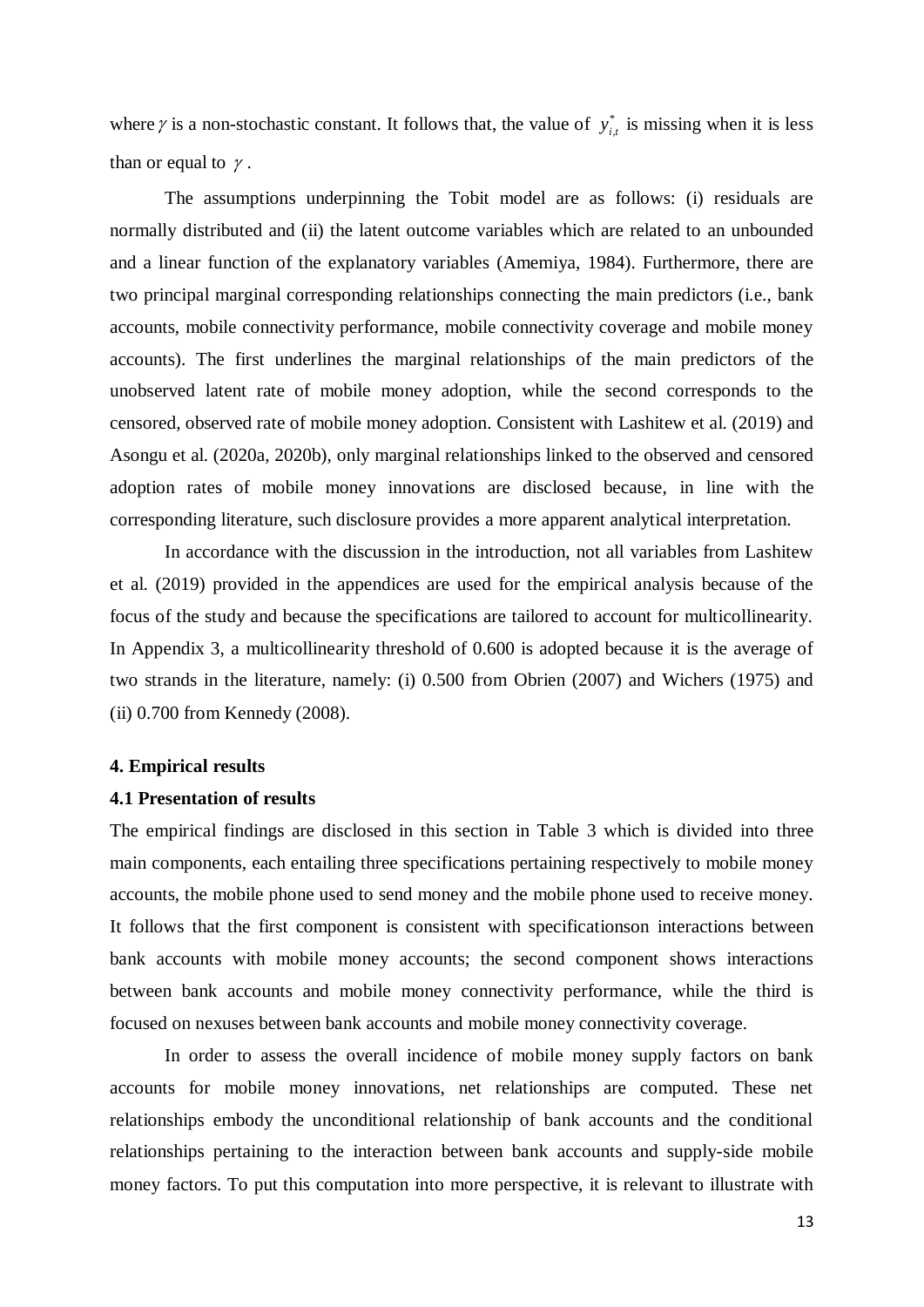an example. Accordingly, in the second column (or first specification) of Table 3, the net relationship of mobile subscriptions in bank accounts for mobile money accounts is 0.051([-  $0.002 \times 61.73$  + [0.175]). In this calculation, the average value of mobile subscriptions is 61.73; the unconditional relationship between bank accounts and mobile money accounts is 0.175, while the conditional nexus between bank accounts and mobile subscriptions is -0.002. The computation is in line with contemporary interactive regressions literature (Asongu  $\&$ Odhiambo, 2020a, 2020b). The sign "na", denoting "not applicable", is used to represent specifications where the net relationships cannot be computed because at least one of the corresponding estimated coefficients is not significant.

| Table 3: Bank account, supply-side mobile money drivers and financial inclusion |  |  |
|---------------------------------------------------------------------------------|--|--|

**Dependent variables: Mobile money accounts, Mobile used to send money & Mobile used to receive** 

|                                 | Dependent variables. Mobile money accounts, mobile used to send money & mobile used to receive<br>money |                                                |                                       |                                |                                                            |                                       |                                                         |                                    |                                       |  |
|---------------------------------|---------------------------------------------------------------------------------------------------------|------------------------------------------------|---------------------------------------|--------------------------------|------------------------------------------------------------|---------------------------------------|---------------------------------------------------------|------------------------------------|---------------------------------------|--|
|                                 |                                                                                                         | <b>Bank account and mobile</b><br>subscription |                                       |                                | <b>Bank account and mobile</b><br>connectivity performance |                                       | <b>Bank account and mobile</b><br>connectivity coverage |                                    |                                       |  |
|                                 | Mobile<br>money<br>accounts                                                                             | Mobile<br>used to<br>send<br>money             | Mobile<br>used to<br>receive<br>money | Mobile<br>money<br>accounts    | Mobile<br>used to<br>send<br>money                         | Mobile<br>used to<br>receive<br>money | Mobile<br>money<br>accounts                             | Mobile<br>used to<br>send<br>money | Mobile<br>used to<br>receive<br>money |  |
| <b>Bank Accounts</b>            | $0.175**$<br>(0.040)                                                                                    | $0.161*$<br>(0.098)                            | $0.197*$<br>(0.096)                   | 0.021<br>(0.494)               | 0.059<br>(0.152)                                           | 0.060<br>(0.224)                      | $0.128**$<br>(0.029)                                    | $0.208**$<br>(0.011)               | $0.234**$<br>(0.016)                  |  |
| Mobile Subscription (MS)        | $0.103**$<br>(0.010)                                                                                    | $0.122**$<br>(0.010)                           | $0.145**$<br>(0.012)                  | ---                            | $---$                                                      | $\sim$ $\sim$                         | ---                                                     | ---                                | $---$                                 |  |
| Mobile Con. Perf (MCP)          | ---                                                                                                     | ---                                            | $\overline{\phantom{a}}$              | 0.266<br>(0.129)               | 0.153<br>(0.244)                                           | 0.182<br>(0.240)                      | ---                                                     | ---                                | $---$                                 |  |
| Mobile Con. Cov (MCC)           | $---$                                                                                                   | $---$                                          | $---$                                 | $---$                          | $---$                                                      | $---$                                 | $0.065*$<br>(0.080)                                     | $0.086**$<br>(0.030)               | $0.121**$<br>(0.014)                  |  |
| <b>Bank Accounts× MS</b>        | $-0.002**$<br>(0.025)                                                                                   | $-0.002**$<br>(0.045)                          | $-0.002**$<br>(0.040)                 | $---$                          | $---$                                                      | $---$                                 | $\overline{a}$                                          | $---$                              | $---$                                 |  |
| <b>Bank Accounts×MCP</b>        | ---                                                                                                     | ---                                            | $\overline{\phantom{a}}$              | $-0.003$<br>(0.112)            | $-0.005**$<br>(0.013)                                      | $-0.006**$<br>(0.017)                 | ---                                                     | ---                                | ---                                   |  |
| <b>Bank Accounts× MCC</b>       | ---                                                                                                     | ---                                            | $---$                                 | ---                            | $\overline{a}$                                             | ---                                   | $-0.002***$<br>(0.006)                                  | $-0.003***$<br>(0.002)             | $-0.003***$<br>(0.003)                |  |
| GDP growth                      | $0.532***$<br>(0.000)                                                                                   | 0.087<br>(0.594)                               | 0.049<br>(0.826)                      | $0.517***$<br>(0.008)          | $-0.049$<br>(0.804)                                        | $-0.140$<br>(0.607)                   | $0.461***$<br>(0.009)                                   | $-0.102$<br>(0.596)                | $-0.238$<br>(0.392)                   |  |
| Rule of Law                     | $-0.207$                                                                                                | $-3.066***$                                    | 4.228***                              | $-0.014$                       | $-1.894**$                                                 | $-2.959***$                           | 0.521                                                   | $-1.936**$                         | $-2.993**$                            |  |
| Urbanization                    | (0.796)<br>$-0.066**$<br>(0.029)                                                                        | (0.004)<br>$-0.006$<br>(0.876)                 | (0.001)<br>0.009<br>(0.844)           | (0.984)<br>$-0.037$<br>(0.179) | (0.029)<br>0.031<br>(0.447)                                | (0.009)<br>0.057<br>(0.245)           | (0.441)<br>$-0.031$<br>(0.271)                          | (0.032)<br>0.034<br>(0.428)        | (0.010)<br>0.068<br>(0.212)           |  |
| Africa                          | $7.673***$<br>(0.000)                                                                                   | 4.738***<br>(0.006)                            | $6.590***$<br>(0.002)                 | 8.645***<br>(0.000)            | $4.121**$<br>(0.018)                                       | $6.114***$<br>(0.004)                 | 7.887***<br>(0.000)                                     | 4.347***<br>(0.008)                | $6.453***$<br>(0.003)                 |  |
| Asia                            | 2.056<br>(0.207)                                                                                        | $-1.055$<br>(0.445)                            | $-0.920$<br>(0.585)                   | $3.923**$<br>(0.018)           | 0.512<br>(0.731)                                           | 1.210<br>(0.508)                      | $3.177**$<br>(0.046)                                    | 0.228<br>(0.863)                   | 0.853<br>(0.614)                      |  |
| Americas                        | 5.397***<br>(0.001)                                                                                     | $-0.709$<br>(0.535)                            | $-0.778$<br>(0.557)                   | $6.088***$<br>(0.002)          | $-1.673$<br>(0.205)                                        | $-1.849$<br>(0.205)                   | 4.798***<br>(0.004)                                     | $-2.022$<br>(0.109)                | $-2.602*$<br>(0.091)                  |  |
| Middle East                     | $5.037***$<br>(0.007)                                                                                   | $-1.380$<br>(0.331)                            | $-1.379$<br>(0.368)                   | 4.569**<br>(0.016)             | $-2.962*$<br>(0.079)                                       | $-3.158*$<br>(0.065)                  | $4.270**$<br>(0.019)                                    | $-3.005*$<br>(0.070)               | $-3.176*$<br>(0.099)                  |  |
| Net Relationships<br>Thresholds | 0.051<br>87.500                                                                                         | 0.037<br>80.500                                | 0.073<br>98.500                       | na<br>na                       | na<br>na                                                   | na<br>na                              | 0.003<br>64.000                                         | 0.021<br>69.333                    | 0.047<br>78.000                       |  |
| <b>Observations</b>             | 131                                                                                                     | 137                                            | 137                                   | 126                            | 132                                                        | 132                                   | 126                                                     | 132                                | 127                                   |  |

GDP: Gross Domestic Product. PPP: Purchasing Power Parity. \*,\*\*,\*\*\*: significance levels of 10%, 5% and 1% respectively. The mean value of mobile subscription is 61.73, the mean value of mobile connectivity performance is 11.92 while the mean value of mobile connectivity coverage is 62.18.na: not applicable because at least one estimatedcoefficient needed for the computation of net relationships and/or thresholds is not significant.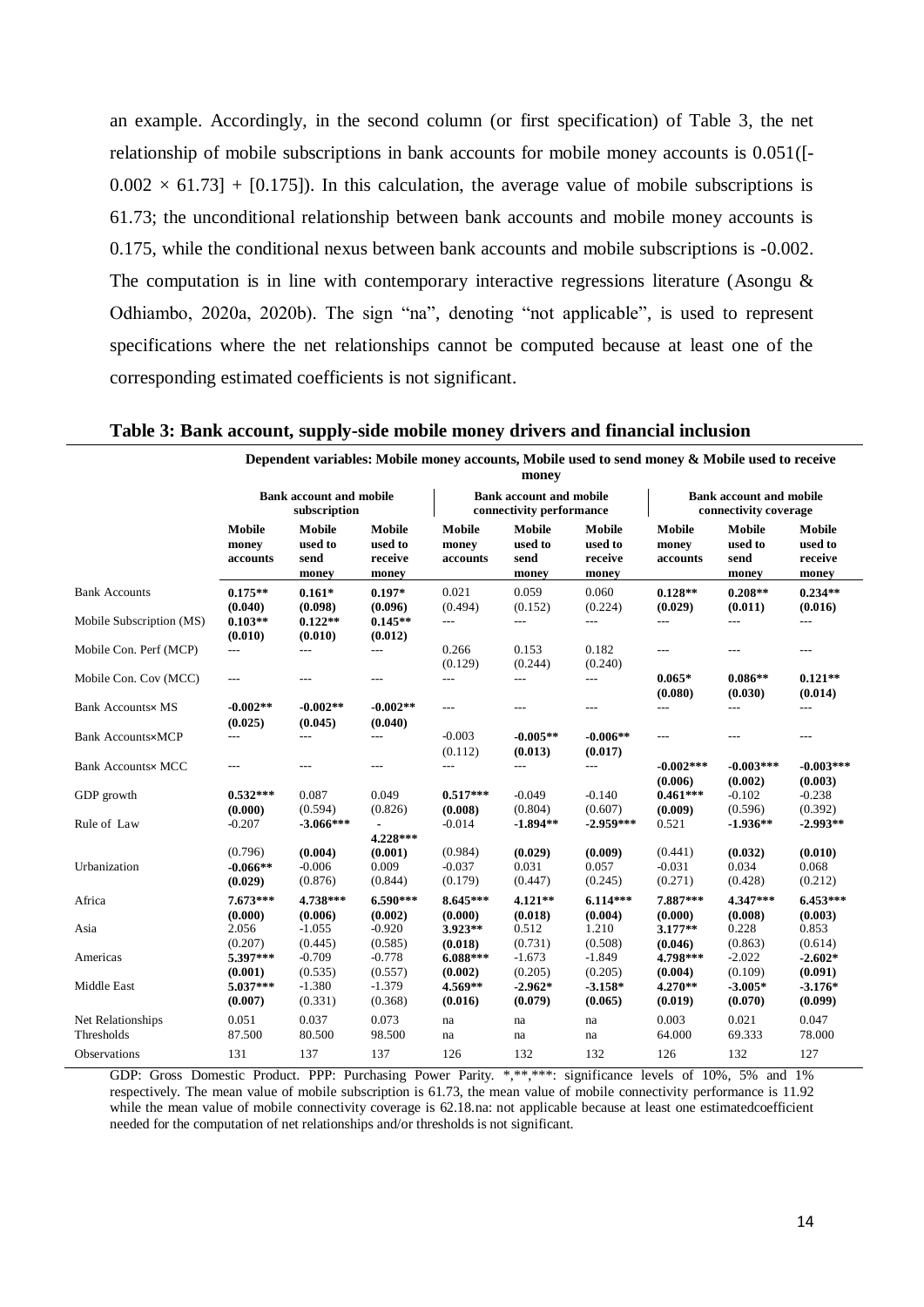The following findings can be established from Table 3. First, there are positive net relationships from the roles of mobile subscriptions and mobile connectivity coverage in modulating bank accounts for mobile money innovations in terms of mobile money accounts, the mobile used to send money and the mobile used to receive money. Second, mobile connectivity performance does not significantly modulate bank accounts for mobile money innovations. Third, most of the control variables are significant with the expected signs.

#### **4.2 Extended analysis with thresholds for complementary policies**

Consistent with the problem statement and the imperative of providing findings with more policy implications, this study does not stop at the level of positive net relationships from the roles of supply-side mobile money drivers in stimulating bank accounts for mobile money innovations. The consistent negative marginal relationships is an indication that at certain critical masses of supply-side mobile money factors, the attendant supply-side factors become necessary but not sufficient conditions for mobile money innovations, which is also an indication of the fact that, at the attendant thresholds, complementary policies should be taken on board in order to enhance the positive relevance of supply factors in modulating the incidence of bank accounts on mobile money innovations.

Still considering the example used to illustrate the computation of net relationships in the previous section, in the second column or first specification of Table 3, the critical mass or threshold of mobile subscriptions at which complementary policies are worthwhile is 87.500 (0.175/0.002). This implies that when mobile subscriptions have reached 87.500% of the adult population, the net relationship from their incidence in modulating bank accounts for mobile money accounts is zero or nul. Accordingly,  $0.000 = ([-0.002 \times 87.500] + [0.175])$ . Hence, above the critical limit of 87.50 mobile subscriptions as a percentage of the adult population, complementary policies are worthwhile.

In the light of the above, the following are thresholds for complementary policies in mobile money supply factors that are worthwhile for bank accounts to stimulate mobile money innovations: (i) mobile subscription rates of 87.50%, 80.50% and 98.50% of the adult population for respectively, mobile money accounts, the mobile used to send money and the mobile used to receive money and (ii) mobile connectivity coverages of 64.00%, 69.33% and 78.00% for respectively, mobile money accounts, the mobile used to send money and the mobile used to receive money.

In accordance with the contemporary threshold literature (Asongu & Odhiambo, 2020c, 2020d), in order for the established thresholds to make sense from an economic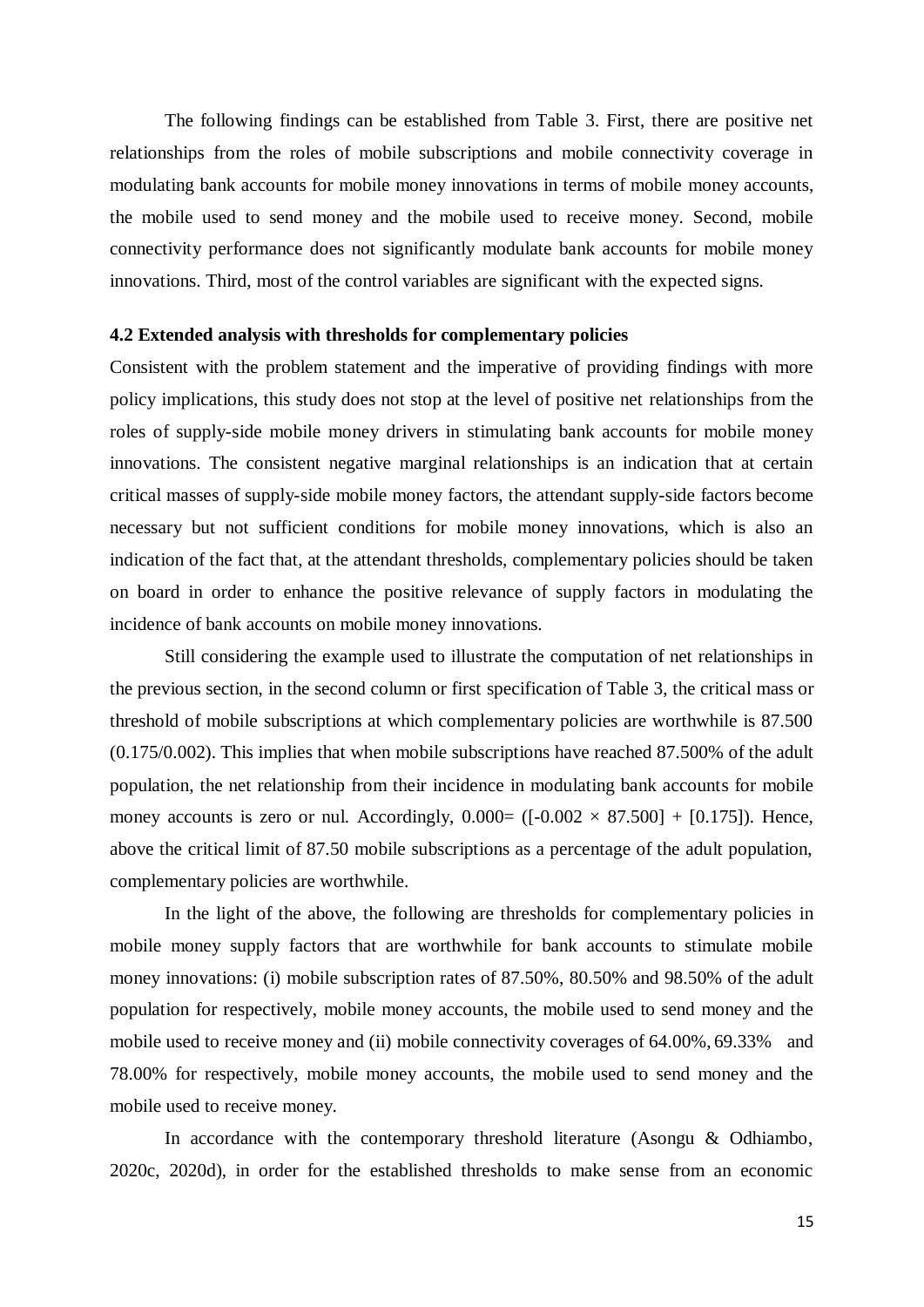perspective and be policy-relevant, they should be within the defined limits or ranges of the variables in the summary statistics. Hence, the computed thresholds above make economic sense and are relevant to policy makers because they are within the statistical ranges disclosed in the summary statistics, notably: "4.23 to 133.64" for mobile subscriptions and "8.88 to 99.60" for mobile connectivity coverage.

The first complementary policy worth taking on board is to improve mobile connectivity performance. This is essentially because the mobile money supply factor of mobile connectivity performance has not been significant in modulating bank accounts to induce positive net dynamics on the engaged mobile money innovations. This could also lead the study to infer, albeit with caution, that the thresholds for complementary policies in mobile subscriptions and mobile connectivity coverage might have been higher had mobile connectivity performance been significant in modulating bank accounts for favorable outcomes in mobile money innovation dynamics. This inference is partially motivated by the fact that two corresponding marginal relationships pertaining to nexuses between mobile connectivity performance and bank accounts are significant, which is further evidence of the fact that the unconditional positive nexus from mobile connectivity performance (i.e., which is insignificant) can be improved. Measures of improving mobile connectivity performance should be tailored around enhancing the speed at which data from the mobile network is downloaded and uploaded.

The link of the results with financial inclusion is apparent because mobile penetration levels below the thresholds are favorable for financial inclusion and it is only above the thresholds that complementary policies are worthwhile. Hence, complementary policies are needed only when almost all the population has been covered or financially included.

#### **5. Concluding implications and future research directions**

The study focuses on linkages between bank accounts and supply-side mobile money drivers for mobile money innovations. It seeks to understand how bank accounts can be complemented with mobile subscription and mobile connectivity dynamics (i.e., mobile connectivity coverage and mobile connectivity performance) for mobile money innovations (i.e., mobile money accounts, mobile used to send money and mobile used to receive money). The empirical evidence is based on quadratic Tobit regressions.

The following findings are established. First, there are positive net relationships from the roles of mobile subscriptions and mobile connectivity coverage in modulating bank accounts for mobile money innovations in terms of mobile money accounts, the mobile used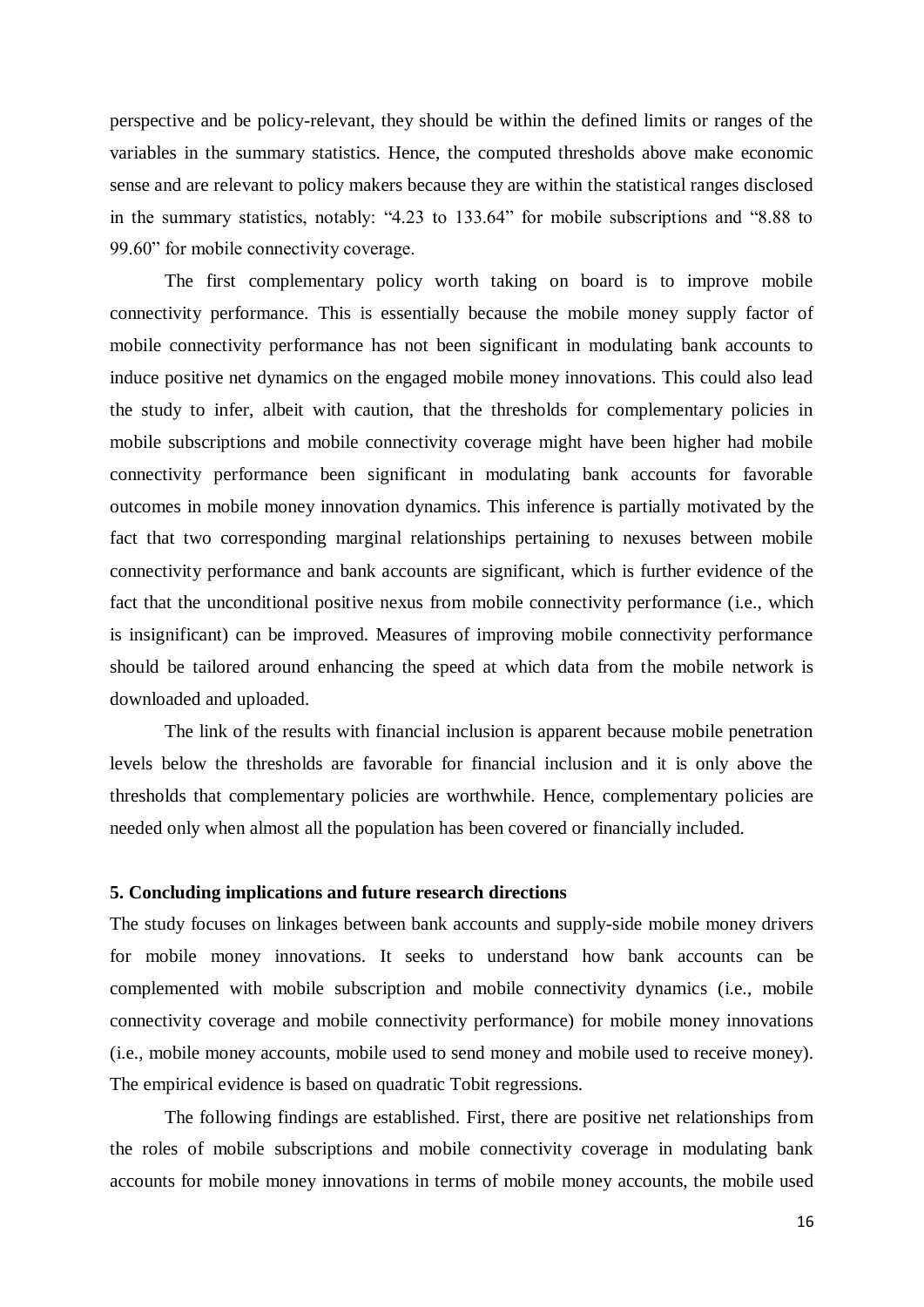to send money and the mobile used to receive money. Second, mobile connectivity performance does not significantly modulate bank accounts for mobile money innovations. Third, given the negative marginal relationships associated with the positive net relationships, the following are thresholds for complementary policies in mobile money supply factors that are worthwhile for bank accounts to stimulate mobile money innovations: (i) mobile subscriptions rates of 87.50%, 80.50% and 98.50% of the adult population for respectively, mobile money accounts, the mobile used to send money and the mobile used to receive money and (ii) mobile connectivity coverages of 64.00%, 69.33% and 78.00% for respectively, mobile money accounts, the mobile used to send money and the mobile used to receive money. In other words, Kuznets or inverted U-shaped linkages are apparent between bank accounts and the attendant supply-side mobile money drivers. Hence, at specific critical masses, the supply-side factors become necessary, but not sufficient factors in the complementarity of bank accounts for mobile money innovations. In what follows, some complementary policies are discussed.

The first complementary policy worth taking on board is to improve mobile connectivity performance, as discussed in Section 4.2. Other complementary measures could be oriented towards improving the supply-side mobile money demand factors in at least three main dimensions (Sy, 2019): (i) enhancing the value chain corresponding to financial services because doing so allows for a plethora of relevant innovations such as increased availability of loans, opening of savings accounts, borrowing of energy and investment in government securities; (ii) taking on board more aspects of digital inclusion and innovation because it fosters the transition to the digital economy from fintechs (i.e. financial technologies) services and (iii) acknowledging the need to engage fintechs beyond the scope of financial services because it enables the economy to leverage on untapped economic resources in the light of improving overall productivity.

Both theoretical perspectives from the financial development literature and the sociotechnical theory (STT) are relevant in providing the theoretical basis for the established findings, especially in the light of thedocumented stance on the lack of a robust theoretical framework on the nexus between social-oriented technologies and financial services (Durkin, Mulholland & McCartan, 2015). Accordingly, the relevance of the STT for this study buildson the fact that the assessment of linkages between bank accounts and supply-side mobile money drivers for mobile money innovations (as in the current study) involves interactions of social (human) and technical dimensions.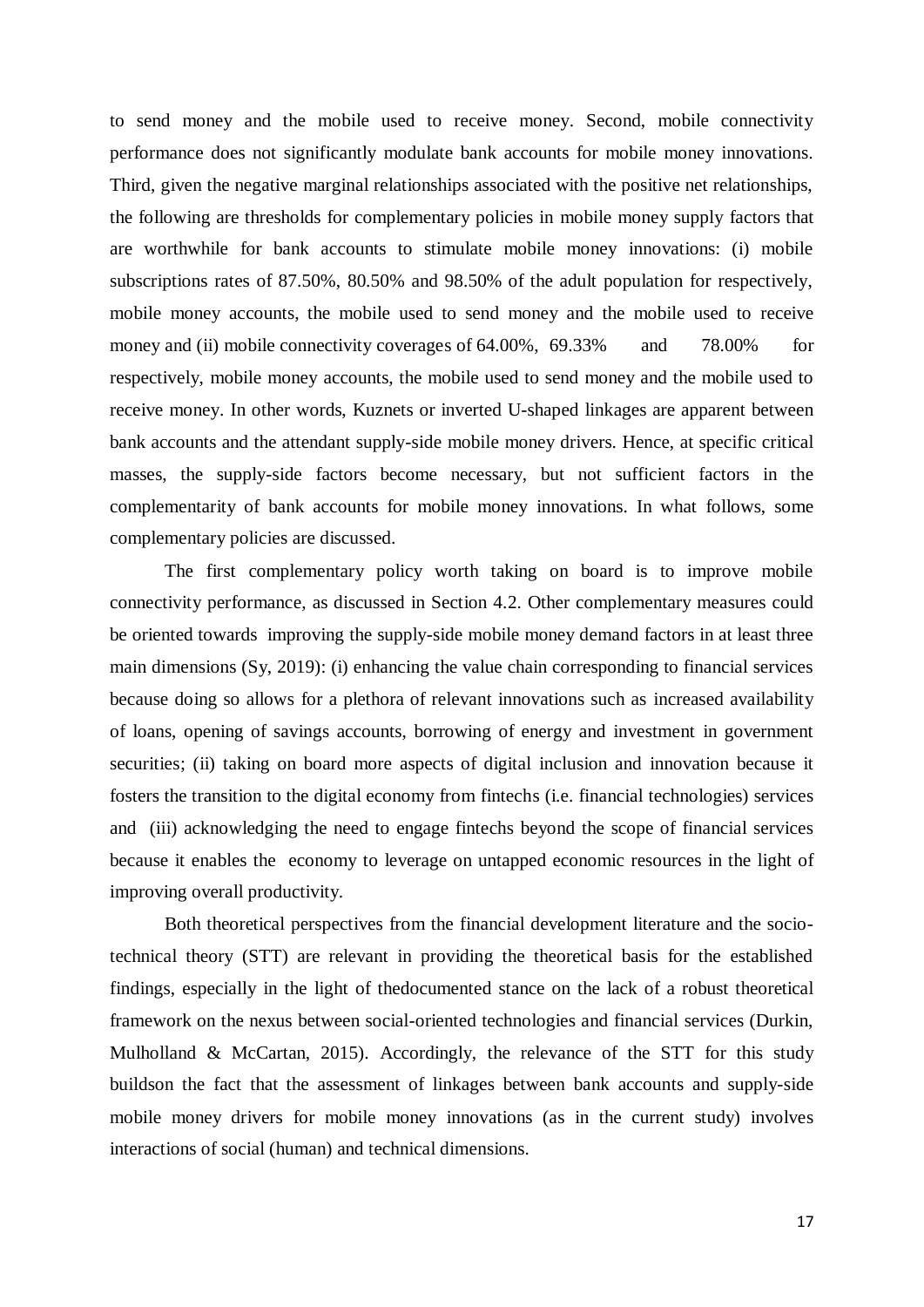Future research can focus on assessing how other demand factors can be complemented with supply factors to enhance mobile money innovations for financial inclusion. Such a future research direction is worthwhile because synergy effects can be apparent from the underlying interactions, and hence, thresholds for complementary policies would not be required. Moreover, given that only relationships can be established in this study in the light of data availability constraints, as more data become available, it would be worthwhile to assess how the established findings can reflect causality when the relevant panel data econometrics techniques are employed on the corresponding panel data. Accordingly, the study is an extension of Lashitew et al. (2019) with the same dataset. Hence, there is a need to consider more recent data when new studies are considered in alternative frameworks. Given that bank accounts cannot be automatically assimilated to financial transactions, it is worthwhile for future research to consider financial transactions in place of bank accounts within the remit of panel data analysis. In engaging the suggested future research directions, contingent on data availability, it would also be worthwhile to consider the effects of banking application usability, the importance of digital literacy and the relevance of 2G, 3G and 4G networks.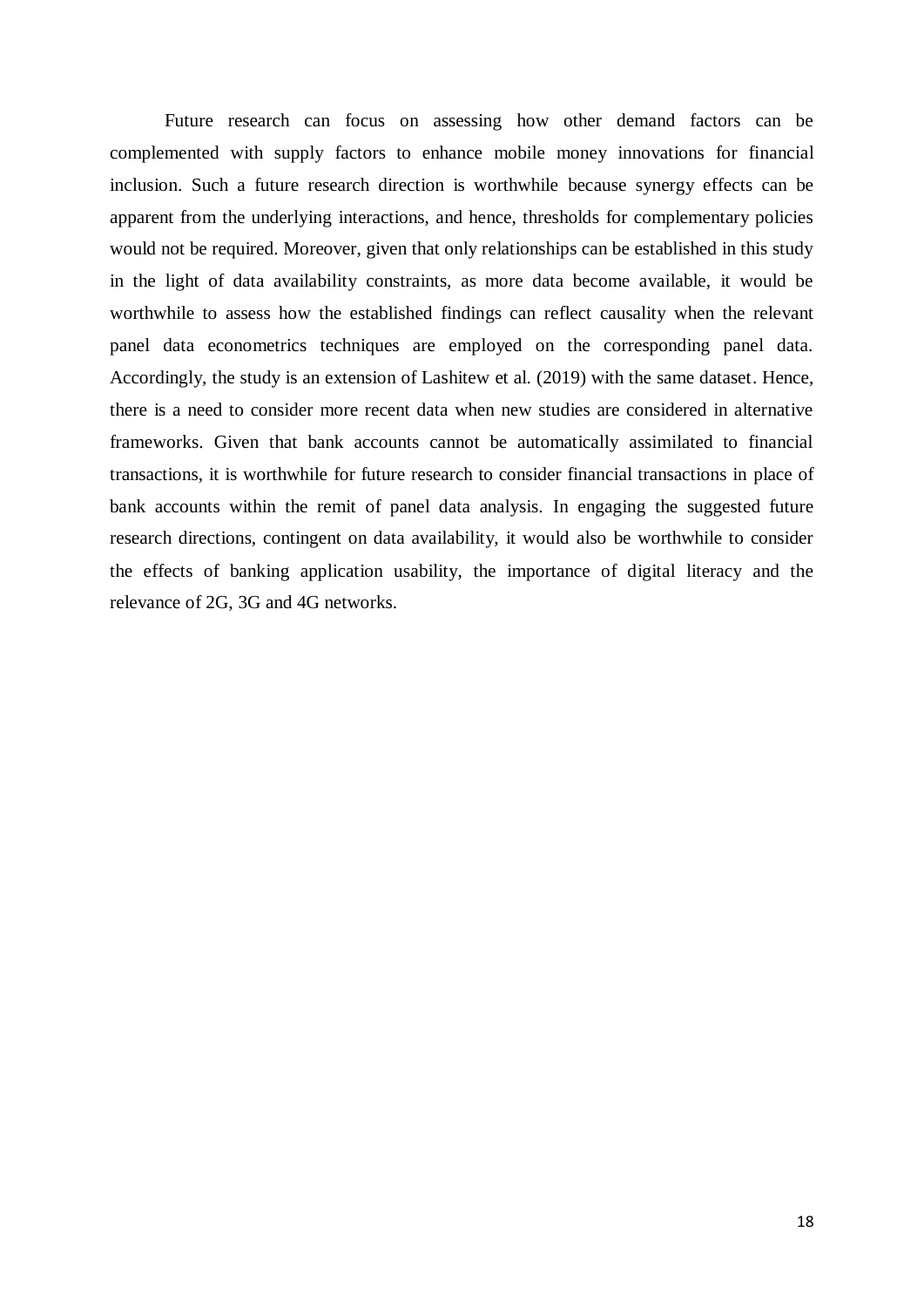# **Appendices**

| <b>Variables</b>                                                         | <b>Descriptions</b>                                                                                                                                                                                                                                                                                                                                                                                                                                                       | <b>Sources</b>                                    |
|--------------------------------------------------------------------------|---------------------------------------------------------------------------------------------------------------------------------------------------------------------------------------------------------------------------------------------------------------------------------------------------------------------------------------------------------------------------------------------------------------------------------------------------------------------------|---------------------------------------------------|
| <b>Dependent variables</b>                                               |                                                                                                                                                                                                                                                                                                                                                                                                                                                                           |                                                   |
| Mobile Accounts                                                          | Percentage of adults who have personally used mobile phone to pay bills,<br>send or receive money in the past 12 months using a GSMA recognized<br>mobile money service                                                                                                                                                                                                                                                                                                   | Financial<br><b>Inclusion Indices</b>             |
| Sending Money                                                            | Percentage of adults who used a mobile phone to send money in the past 12<br>months                                                                                                                                                                                                                                                                                                                                                                                       | (Findex) database                                 |
| Receiving Money                                                          | Percentage of adults who used a mobile phone to receive money in the past<br>12 months                                                                                                                                                                                                                                                                                                                                                                                    |                                                   |
| <b>Demand factors</b>                                                    |                                                                                                                                                                                                                                                                                                                                                                                                                                                                           |                                                   |
| Account at formal<br>financial<br>institution                            | Percentage of adults who have an account at a formal financial institution                                                                                                                                                                                                                                                                                                                                                                                                | Global Financial                                  |
| ATM access                                                               | Number of ATMs per 100,000 people                                                                                                                                                                                                                                                                                                                                                                                                                                         | Structure                                         |
| <b>Banking</b> sector<br>concentration                                   | The percentage share of the three largest commercial banks in total banking<br>assets                                                                                                                                                                                                                                                                                                                                                                                     | Database (GFSD)                                   |
| <b>Supply factors</b>                                                    |                                                                                                                                                                                                                                                                                                                                                                                                                                                                           |                                                   |
| Mobile phone<br>penetration<br>- Gross & unique<br>subscription<br>rates | Gross mobile subscription rates refer to the percentage of adults in a<br>country with subscriptions to<br>mobile phones based on data from WDI. We used additional data from<br>GSMA (2014) to calculate<br>unique mobile subscription rates by correcting for double SIM-card<br>ownership, which differs between<br>rural and urban areas. This correction is based on survey evidence that<br>urban and rural users own<br>2.03 & 1.18 active SIM-cards respectively. | World<br>Development<br>Indicators<br>(WDI), GSMA |
| Mobile connectivity<br>quality                                           | Measures the average speed of uploading and downloading data through<br>mobile network in 2014 $&2015$ .                                                                                                                                                                                                                                                                                                                                                                  | <b>GSMA</b>                                       |
| Mobile connectivity<br>coverage                                          | Measures the weighted average of share of populations covered by 2 G, 3<br>G and 4 G mobile data networks (normalized to range between 0 and 100).                                                                                                                                                                                                                                                                                                                        | <b>GSMA</b>                                       |
| Telecom regulation                                                       | Measures the regulatory quality of the telecom sector in terms of four<br>major criteria: transparency, independence, resource availability, and<br>enforcement capability of the regulator. The index is based on dozens of<br>indicators taken from the International Telecommunication Union's<br>regulatory database.                                                                                                                                                 | Waverman and<br>Koutroumpis<br>(2011)             |
| <b>Macro-level factors</b>                                               |                                                                                                                                                                                                                                                                                                                                                                                                                                                                           |                                                   |
| Rule of Law                                                              | A measure of the extent to which agents have confidence in and abide by<br>the rules of society                                                                                                                                                                                                                                                                                                                                                                           | <b>WDI</b>                                        |
| GDP per capita                                                           | GDP per capita in purchasing power parity                                                                                                                                                                                                                                                                                                                                                                                                                                 | WDI                                               |
| GDP growth                                                               | The rate of total GDP growth                                                                                                                                                                                                                                                                                                                                                                                                                                              | WDI                                               |
| Urbanization rate                                                        | Percentage of population living in urban areas                                                                                                                                                                                                                                                                                                                                                                                                                            | <b>WDI</b>                                        |

#### **Appendix 1: Definitions and sources of variables**

Notes: Mobile Accounts is based on the second wave of the survey (2014) and Sending Money and Receiving Money are based on the first wave (2011). The variablestelecom regulation is based on data for 2011. The two variables measuring mobile connectivity are based on average values for the years  $2014 \& 2015$ . For the remainingvariables, averages are taken over the years 2010–2014 to smooth out potential year-to-year variations.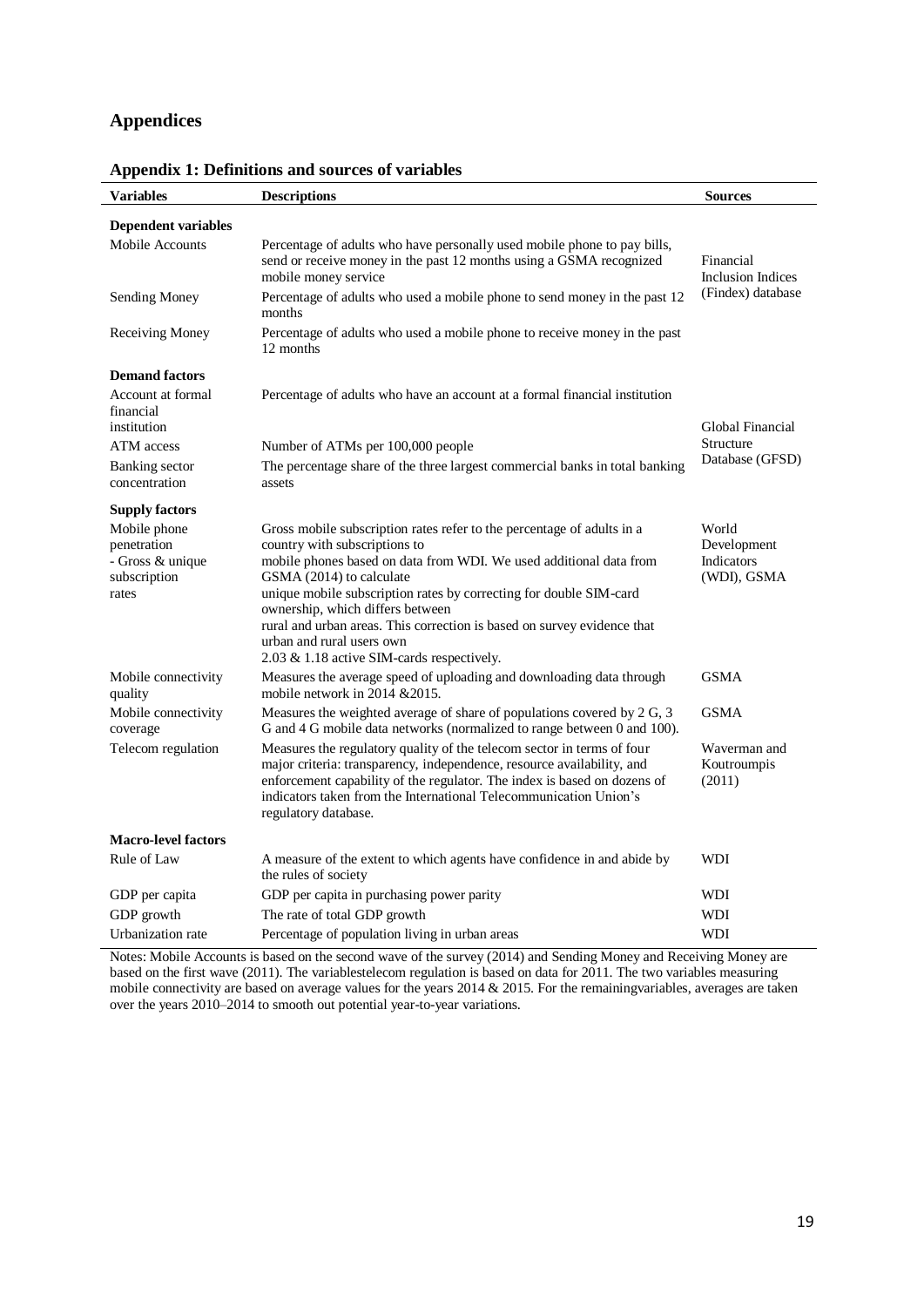### **References**

Ajide, K. B., Raheem, I. D., & Asongu, S. A. (2019). "Dollarization and the "Unbundling" of Globalization in sub-Saharan Africa", *Research in International Business and Finance*, 47 (January), 398-409.

Alderete, M. V. (2020). "Examining the drivers of internet use among the poor: The case of Bahía Blanca city in Argentina", *Technology in Society*, 59(November), 101179.

Amemiya, T. (1984). "Tobit models: a survey",*Journal of Econometrics*, 24 (1–2), 3–61.

Arif, I., Aslam, W., & Hwang, Y. (2020). "Barriers in adoption of internet banking: A structural equation modeling - Neural network approach", *Technology in Society*, 61(May), 101231.

Ariss, R. T. (2010). "On the Implications of Market Power in Banking: Evidence from Developing Countries", *Journal of Banking and Finance*, 34(4), 765-775.

Asongu, S. A. (2020). "Bank accounts, bank concentration and mobile money innovations in developing countries", *African Governance and Development Institute Working Paper*, Yaoundé.

Asongu, S. A. (2013). "How has mobile phone penetration stimulated financial development in Africa", *Journal of African Business*, 14(1), 7-18.

Asongu, S. A., & Asongu, N., (2018). "The comparative exploration of mobile money services in inclusive development", *International Journal of Social Economics*, 45(1), pp.124- 139.

Asongu, S. A., Agyemang-Mintah, P., &Nting, R. T. (2021). "Law, mobile money drivers and mobile money innovations in developing countries", *Technological Forecasting and Social Change,* 168(July), 120776.

Asongu, S. A.,& Biekpe N. (2018). "ICT, information asymmetry and market power in African banking industry", *Research in International Business and Finance*, 44(April), 518- 531.

Asongu, S. A., Biekpe, N., & Cassimon, D. (2020). "Understanding the greater diffusion of mobile money innovations in Africa", *Telecommunications Policy,* 44(8), 102000.

Asongu, S. A., Biekpe, N., & Cassimon, D. (2021). "On the diffusion of mobile phone innovations for financial inclusion", *Technology in Society,*65(May), 101542*.* 

Asongu, S. A., Nnanna, J., & Acha-Anyi, P. N. (2020a). "Inequality and gender economic inclusion: The moderating role of financial access in Sub-Saharan Africa", *Economic Analysis and Policy*, 65( March), 173-185.

Asongu, S. A., Nnanna, J., & Acha-Anyi, P. N. (2020b). "Inclusive Education for Inclusive Economic Participation: the Financial Access Channel", *Gender in Management*, 35(5), 481- 503.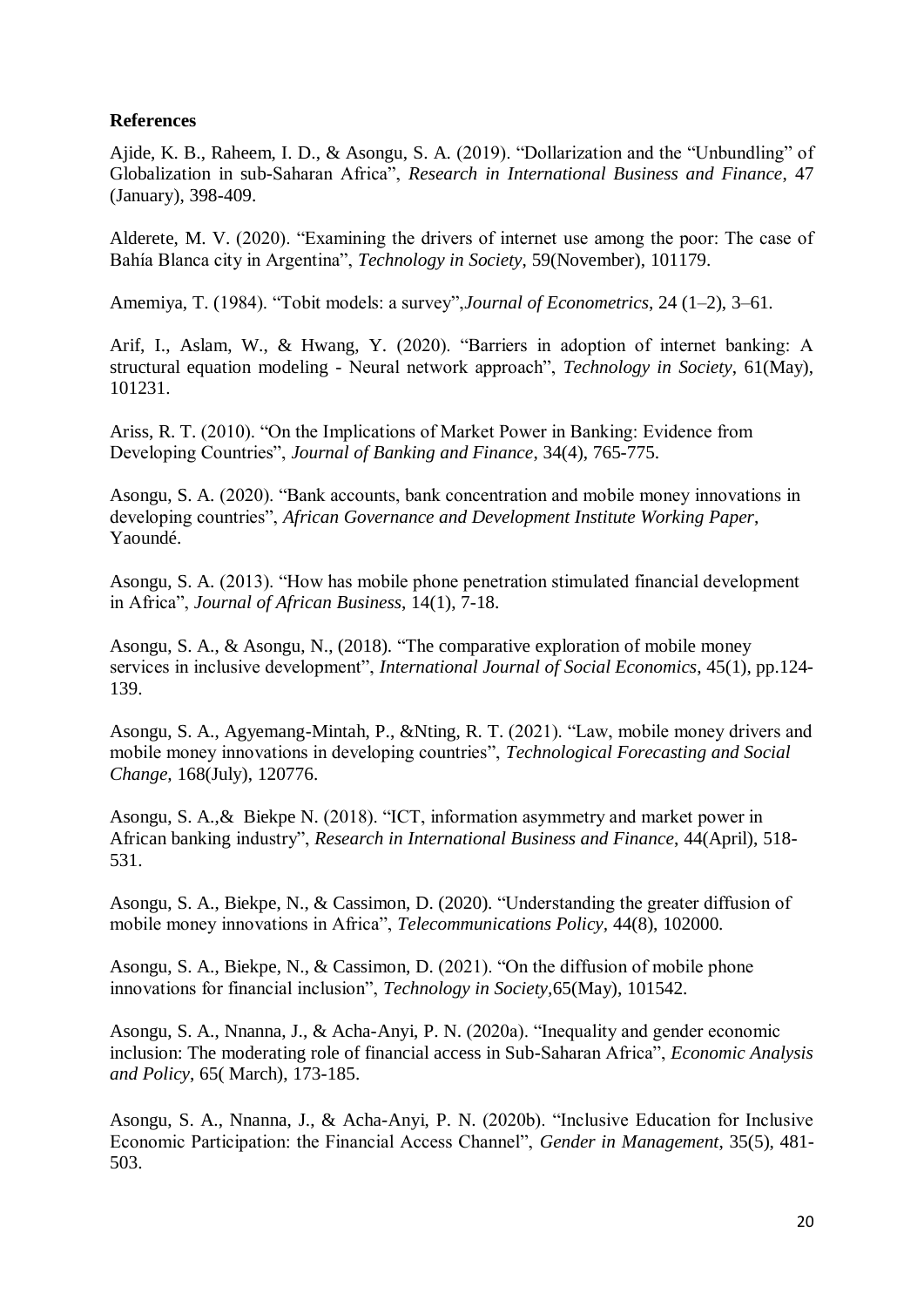Asongu, S. A., & Nwachukwu, J. C.(2016). "The Role of Governance in Mobile Phones for Inclusive Human Development in Sub-Saharan Africa",*Technovation* 55-56 (September-October), 1-13.

Asongu, S. A., Nwachukwu, J., &Tchamyou, S. V. (2016). "Information Asymmetry and Financial Development Dynamics in Africa", *Review of Development Finance*, 6(2), 126– 138.

Asongu, S. A., & Odhiambo, N. M. (2018a). "Information asymmetry, financialization, and financial access", *International Finance*, 21(3), 297-315.

Asongu, S. A., & Odhiambo, N. M. (2018b). "Human development thresholds for inclusive mobile banking in developing countries", *African Journal of Science, Technology, Innovation and Development*, 10(6), 735-744.

Asongu, S. A., & Odhiambo, N. M. (2020a). "Economic Development Thresholds for a Green Economy in Sub-Saharan Africa", *Energy Exploration & Exploitation*,38(1), 3-17.

Asongu, S. A., & Odhiambo, N. M. (2020b). "Foreign direct investment, information technology and economic growth dynamics in Sub-Saharan Africa", *Telecommunications Policy*, 44(1), 101838.

Asongu, S. A., & Odhiambo, N. M. (2020c). "Insurance Policy Thresholds for Economic Growth in Africa", *The European Journal of Development*; 32(3), 672–689.

Asongu, S. A., & Odhiambo, N. M. (2020d). "How enhancing gender inclusion affects inequality: Thresholds of complementary policies for sustainable development", *Sustainable Development*, 28(1), 132-142.

Asongu, S. A., & Odhiambo, N. M. (2021). "Inequality, finance and renewable energy consumption in Sub-Saharan Africa", *Renewable Energy*, 165, Part 1, 678-688.

Asongu, S. A., & Odhiambo, N. M. (2021). "Mobile technology supply factors and mobile money innovation: Thresholds for complementary policies", *Journal of Banking Regulation*.DOI: 10.1057/s41261-021-00167-z.

Boateng, A., Asongu, S. A.,Akamavi, R., & Tchamyou, V. S. (2018). "Information Asymmetry and Market Power in the African Banking Industry", *Journal of Multinational Financial Management*, 44(March), 69-83.

Carson, R. T., & Sun, Y. (2007)."The Tobit model with a non-zero threshold", *Econometrics Journal*, 10(3), 488-502.

Cherns, A. (1987). "Principles of socio-technical design revisited", *Human Relations*, 40(3), 153-164.

Coccorese, P., & Pellecchia, A. (2010). "Testing the 'Quiet Life' Hypothesis in the Italian Banking Industry", *Economic Notes by BancadeiPaschi di Siena SpA*, 39(3), 173-202.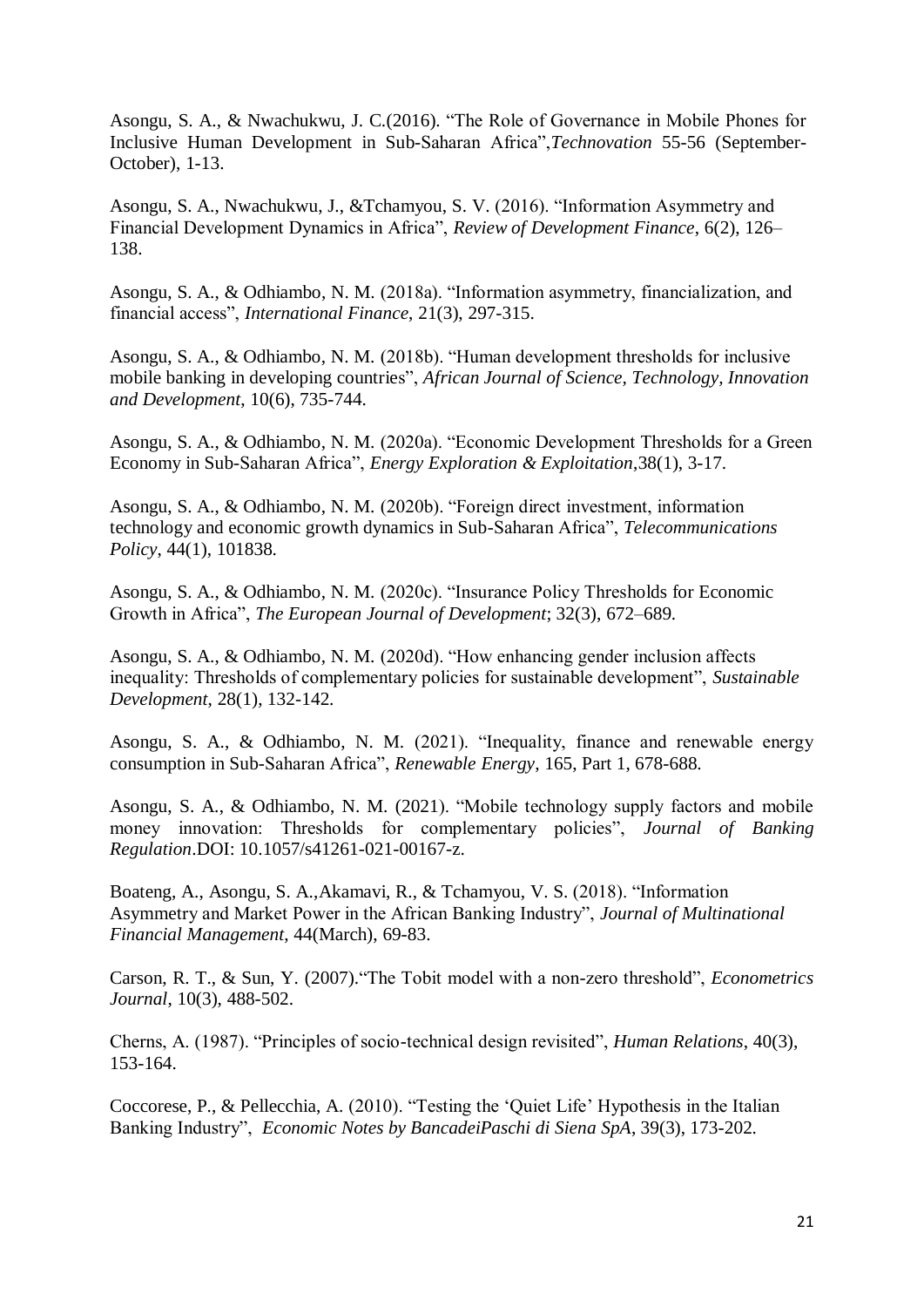Demirgüç-Kunt, A., & Klapper, L. (2013). "Measuring financial inclusion: explaining variationin use of financial services across and within countries",*Brookings Papers on Economic Activity*, (1), 279–340.

Demirgüç-Kunt, A., Klapper, L., & Van Oudheusden, P. (2015). "The Global Findex Database2014",*World Bank Policy Research Working Paper*No. 7255, Washington D.C.

Durkin, M., Mulholland, G. & McCartan, A. (2015). "A socio-technical perspective on social media adoption: A case from retail banking". *International Journal of Bank Marketing*, 33(7), 944–962.

Gosavi, A. (2018). "Can mobile money help firms mitigate the problem of access to finance in Eastern sub-Saharan Africa", *Journal of African Business*, 18(4), 343-360.

GSMA, (2018). "The Mobile Economy 2018". [https://www.gsmaintelligence.com](https://www.gsmaintelligence.com/) (Accessed: 02/04/2020).

Gruber, H., & Koutroumpis, P. (2013). "Competition enhancing regulation and diffusion of innovation: the case of broadband networks". *Journal of Regulatory Economics*, 43 (2), 168– 195.

Hoque, M. R. (2020). "The impact of the ICT4D project on sustainable rural development using a capability approach: Evidence from Bangladesh", *Technology in Society*, 61(May), 101254.

Karakara, A. A., & Osabuohien, E. S. (2019). "Households' ICT access and bank patronage in West Africa: Empirical insights from Burkina Faso and Ghana", *Technology in Society*, 56(February), 116-125.

Kennedy, P. (2008). A Guide to Econometrics. Oxford: Blackwell Publishing.

Klapper, L., El-Zoghbi, M., & Hess, J. (2016). "Achieving the Sustainable Development Goals: The Role of Financial Inclusion", *CGAP* [https://microinsurancenetwork.org/sites/default/files/CGAP\\_Working-Paper-Achieving-](https://microinsurancenetwork.org/sites/default/files/CGAP_Working-Paper-Achieving-Sustainable-Development-Goals.pdf)[Sustainable-Development-Goals.pdf\(](https://microinsurancenetwork.org/sites/default/files/CGAP_Working-Paper-Achieving-Sustainable-Development-Goals.pdf)Accessed: 20/04/2020).

Koetter, M., & Vins, O. (2008). "The Quiet Life Hypothesis in Banking-Evidence from German Savings Banks", Department of Finance, Goethe University, *Working Paper Series: Finance and Accounting* No. 190, Frankfurt.

Kumbhakar, S. C., & Lovell, C. A. K. (2000).*Stochastic Frontier Analysis*, Cambridge MA: Cambridge University Press.

Kusi, B. A., Agbloyor, E. K., Ansah-Adu, K., &Gyeke-Dako, A. (2017). "Bank credit risk and credit information sharing in Africa: Does credit information sharing institutions and context matter?" *Research in International Business and Finance*, 42(December), 1123- 1136.

Kusi, B. A., & Opoku‐ Mensah, M. (2018)."Does credit information sharing affect funding cost of banks? Evidence from African banks".*International Journal of Finance & Economics*, 23(1), 19- 28.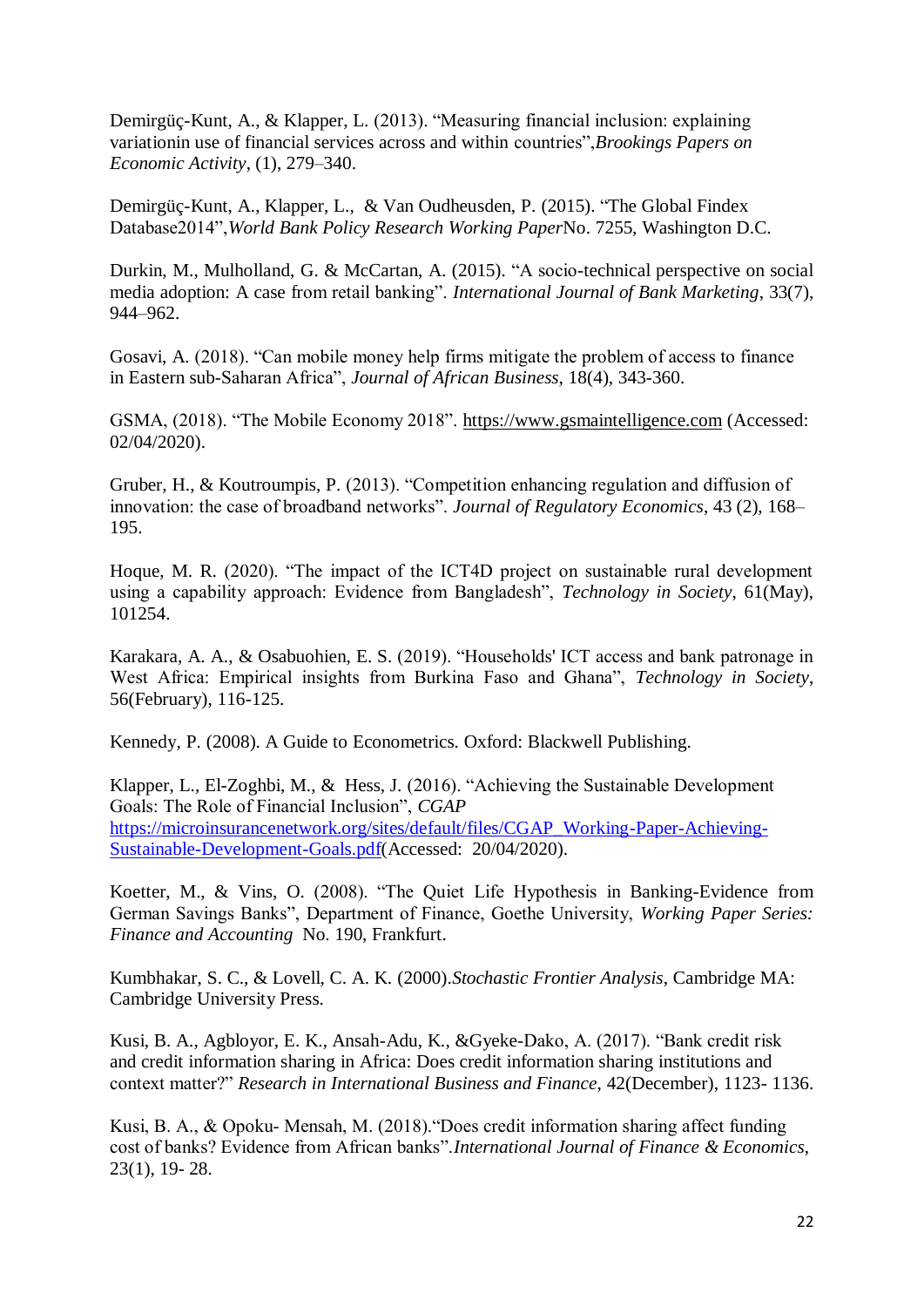Lammi, M., & Pantzar, M. (2020). "The data economy: How technological change has altered the role of the citizen-consumer", *Technology in Society*, 59(November), 101157.

Lashitew, A. A., van Tulder, R., &Liasse, Y. (2019). "Mobile phones for financial inclusion: What explains the diffusion of mobile money innovations?",*Research Policy*, 48(5), 1201-1215.

Malaquias, R. F., & Silva, A. F. (2020). "Understanding the use of mobile banking in rural areas of Brazil",*Technology in Society*, 62, August 2020, 101260.

Mas, I., & Morawczynski, O. (2009). "Designing mobile money services lessons from M-Pesa". *Innovations*, 4(2), 77–91.

Montano, B.R. & Dillon, R. (2005). "The Impact of technology on relationships within organisations", *Information Technology and Management*, 6(2/3), 227-251.

Morsy, H. (2020). "Access to finance – Mind the gender gap", *The Quarterly Review of Economics and Finance*, 78(November), 12-21.

Mushtaq, R., & Bruneau, C. (2020). "Microfinance, financial inclusion and ICT: Implications for poverty and inequality", *Technology in Society*, 59(November), 101154.

Muwanguzi, S., & Musambira, G. (2009). "The transformation of east Africa's economy usingmobile phone money transfer services: a comparative analysis of Kenya and Uganda's Experiences",*Journal of Creative Communications*, 4(2), 131–146.

Murendo, C., Wollni, M., De Brauw, A., & Mugabi, N., (2018). "Social network effects on mobile money adoption in Uganda". *Journal of Development Studies*, 54(2), 327-342.

O'brien, R. M. (2007). "A caution regarding rules of thumb for variance inflation factors". *Quality & quantity*, *41*(5), 673-690.

Ondiege, P. (2010). "Mobile Banking in Africa: Taking the Bank to the People. Africa", *Economic Brief*, 1(81-16.

Pradeep, K. B. (2011). "Financial Exclusion: A Theoretical Approach", *MPRA Paper* No. 89864, Munich.

Sy, A. N. R. (2019). "How mobile money can lead a fintech revolution in Africa", *World Economic Forum*[,https://www.weforum.org/agenda/2019/02/fintech-in-sub-saharan-africa-a](https://www.weforum.org/agenda/2019/02/fintech-in-sub-saharan-africa-a-potential-game-changer)[potential-game-changer\(](https://www.weforum.org/agenda/2019/02/fintech-in-sub-saharan-africa-a-potential-game-changer)Accessed: 05/05/2020).

Tchamyou, V. S. (2020). "Education, Lifelong learning, Inequality and Financial access: Evidence from African countries", *Contemporary Social Science*, 15(1), 7-25.

Tchamyou, V. S. (2019)."The Role of Information Sharing in Modulating the Effect of Financial Access on Inequality",*Journal of African Business*, 20(3), 317-338.